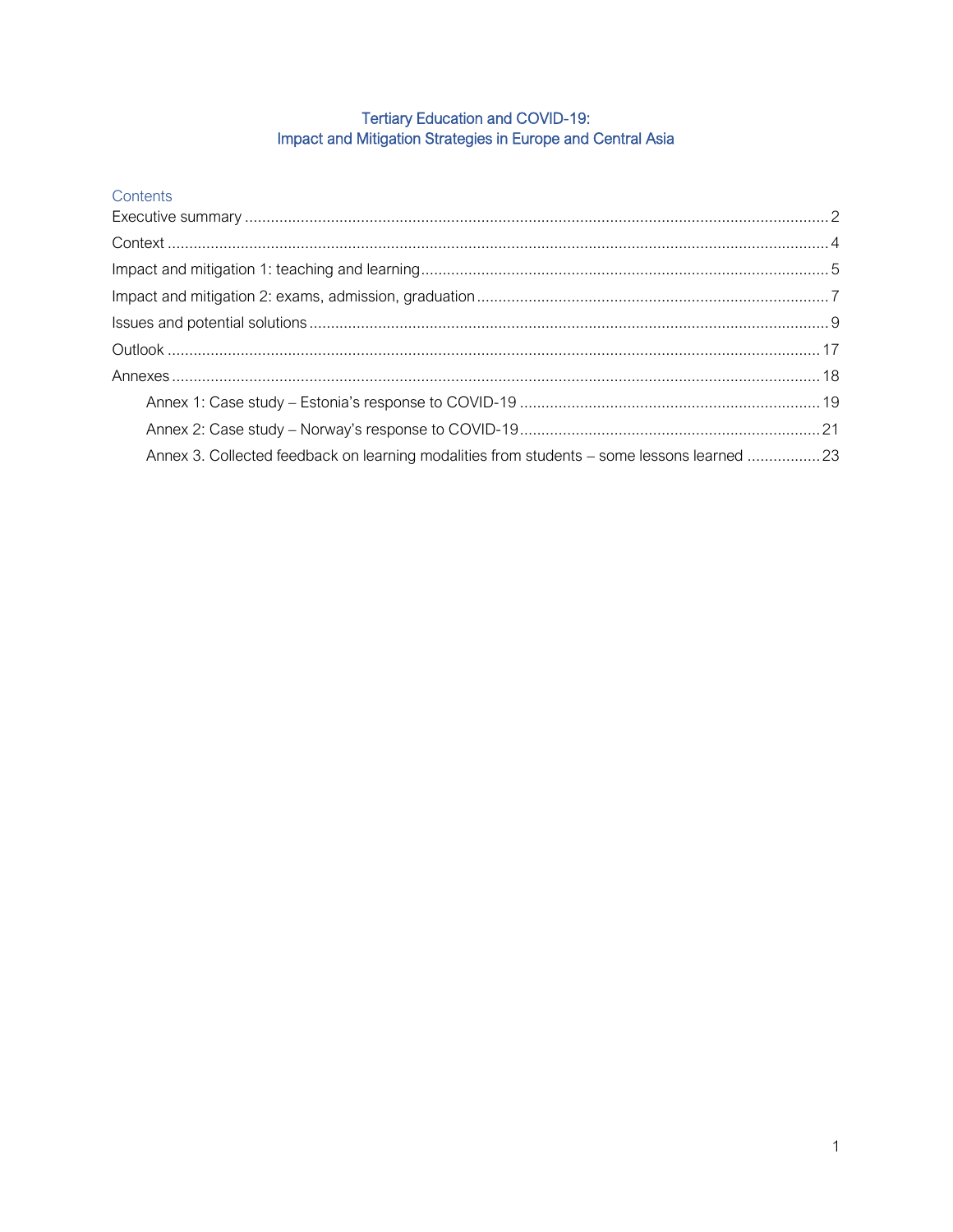# <span id="page-1-0"></span>**COVID-19 RESPONSE**

# Executive summary

Since the arrival of COVID-19 and the subsequent lockdown in many Europe and Central Asia (ECA) countries, tertiary education institutions have had to move swiftly toward online provision to ensure continuity of teaching and learning and, at least to some extent, exams. It seems that this transition was comparatively easy for those countries that had invested in the sector and approached digitalization in a strategic way precrisis (for example, Denmark, Estonia, Finland, France, Germany). Countries that had not developed a strategic approach toward digitalization did not provide the support; those that, more broadly, had seen decreasing investment in higher education faced significant difficulties. This goes beyond digitalization in the narrower sense and also applies to issues like student financing, quality assurance, and the status of academic staff.

This Summary Note offers the following 10 key recommendations to policy makers and tertiary education institutions, and to donors and multilateral agencies, on how to address the crisis.

- 1. Account for all staff and students, particularly those who were engaged in any mobility programs away from their home institutions, and support to the extent possible the return of staff and students to their home countries. While ensuring the continuity of teaching and learning is a key task, guidance and counseling need to be maintained during the crisis.
- 2. Address infrastructure issues and lack of equipment swiftly, to the extent possible. Share educational materials and resources among institutions. Many countries provide open-access resources; make sure they are known and available.
- 3. Take timely decisions on the academic calendar (exams, admission, graduation) based on epidemiological guidance and available information. Communicate them clearly, so that all the involved actors, particularly students and their families, can plan. However, be prepared to reassess and adapt quickly to rapidly evolving circumstances. Move ongoing and end-of-year exams online where possible.
- 4. Make equity a priority during the crisis and beyond. Provide additional support to at-risk students who are particularly affected by the crisis, to the extent possible. Where learning is discontinued, plan flexible measures to bring students back on board as soon as possible and help them catch up. Countries are encouraged to ease requirements for course completion and extend student funding arrangements (stipends, grants, loans).
- 5. Institutions should consider a freeze on staffing arrangements as long as it is feasible. The end of the crisis will provide a more opportune moment to consider medium-term staffing needs. Staff lost by institutions and academia in some cases might be difficult to bring back. Further, management needs to consider the specific situation of administrative staff, who are likely to be under pressure.
- 6. Communicate with current and prospective international staff and students, take care of their specific needs, and where decisions cannot be taken right away, provide flexibility and facilitate decision making. Countries are encouraged to extend visa arrangements. Institutions might want to consider additional "internationalization at home" measures in order to maintain student global learning efforts.

<sup>1</sup> This paper was prepared by Nina Arnhold, Lucia Brajkovic, Denis Nikolaev, and Polina Zavalina, all from Europe and Central Asia (ECA) region of the World Bank's Education Global Practice. While the paper focuses mainly on the ECA region, it draws on the World Bank's global note, "Tertiary Education and COVID-19" ([http://pubdocs.worldbank.org/en/621991586463915490/WB-Tertiary-Ed-and-Covid-19-](http://pubdocs.worldbank.org/en/621991586463915490/WB-Tertiary-Ed-and-Covid-19-Crisis-for-public-use-April-9.pdf) [Crisis-for-public-use-April-9.pdf\)](http://pubdocs.worldbank.org/en/621991586463915490/WB-Tertiary-Ed-and-Covid-19-Crisis-for-public-use-April-9.pdf), particularly in its issues section. The authors would like to thank Roberta Malee Bassett, Kristina Hauschildt, Jussi Kivistö, Elias Pekkola, Vitus Püttmann, Jamil Salmi, Andrée Sursock, Kristian Thorn, and Frank Ziegele for their input and comments, and Harry Patrinos, Manager, ECA Education, the World Bank, for his guidance.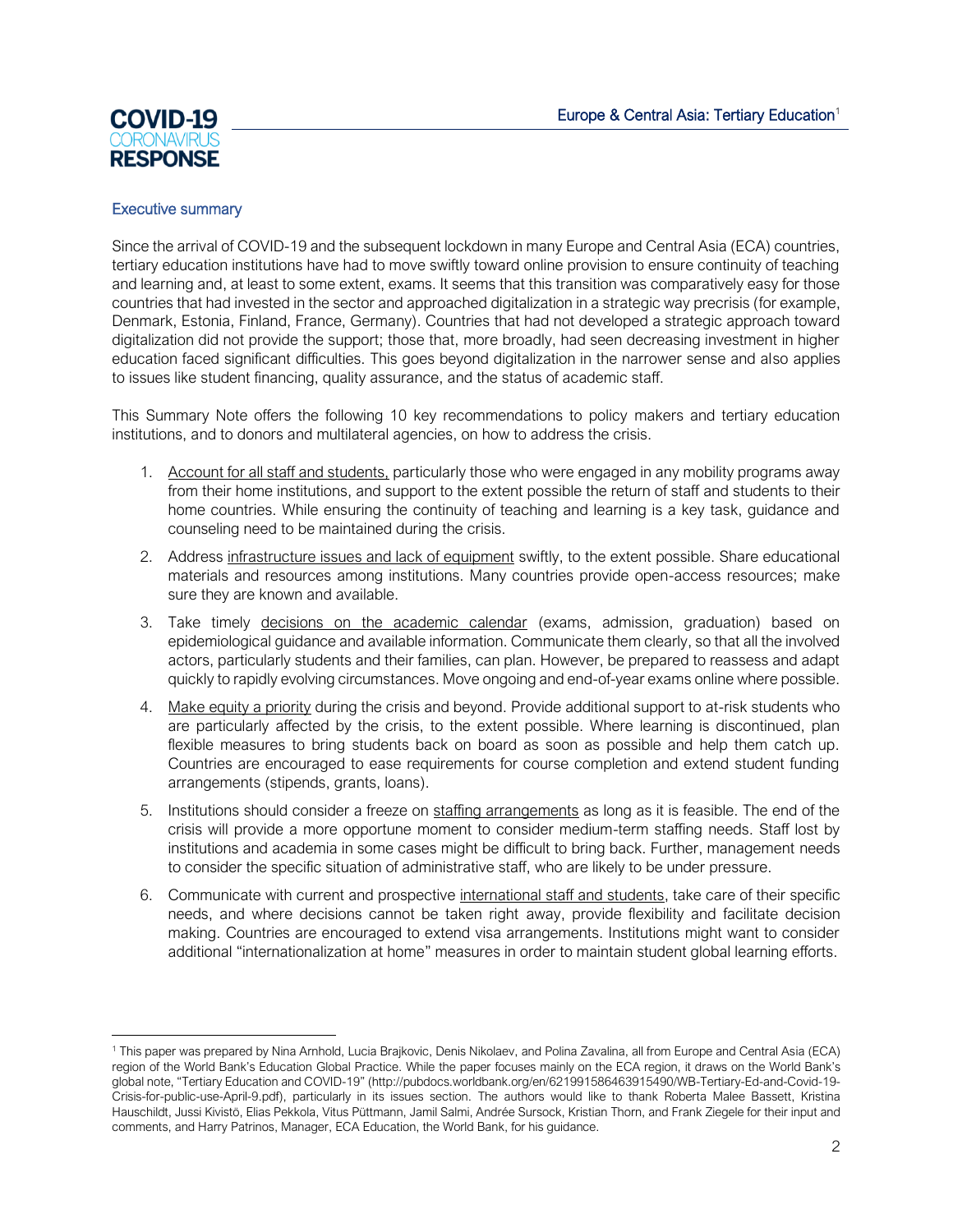- 7. Work with quality assurance agencies to adjust quality assurance mechanisms to the crisis and the evolving situation. This concerns not only online learning but also established schedules and mechanisms for the accreditation and evaluation of programs and institutions.
- 8. Liaise with pre-tertiary decision makers to find suitable joint solutions in countries where university access is based on high-stakes exams. To ensure continuity of learning, it might be advisable to replace these exams with continuous assessment or find a suitable online option, where the circumstances allow, and facilitate equitable access to these options. Admission to tertiary institutions will need to be adjusted to the new circumstances.
- 9. Ringfence public funding for tertiary education. Decreasing funding for teaching and learning, research, and innovation will harm postcrisis economies in a lasting way.
- 10. Plan for a gradual reopening, prioritizing the areas that would need to be accessed at the earliest opportunity (for example, labs necessary for exams that cannot be conducted in any other mode), and analyzing the precautions (such as masks and number of people in the building), which should apply and could help speed up the process of reopening.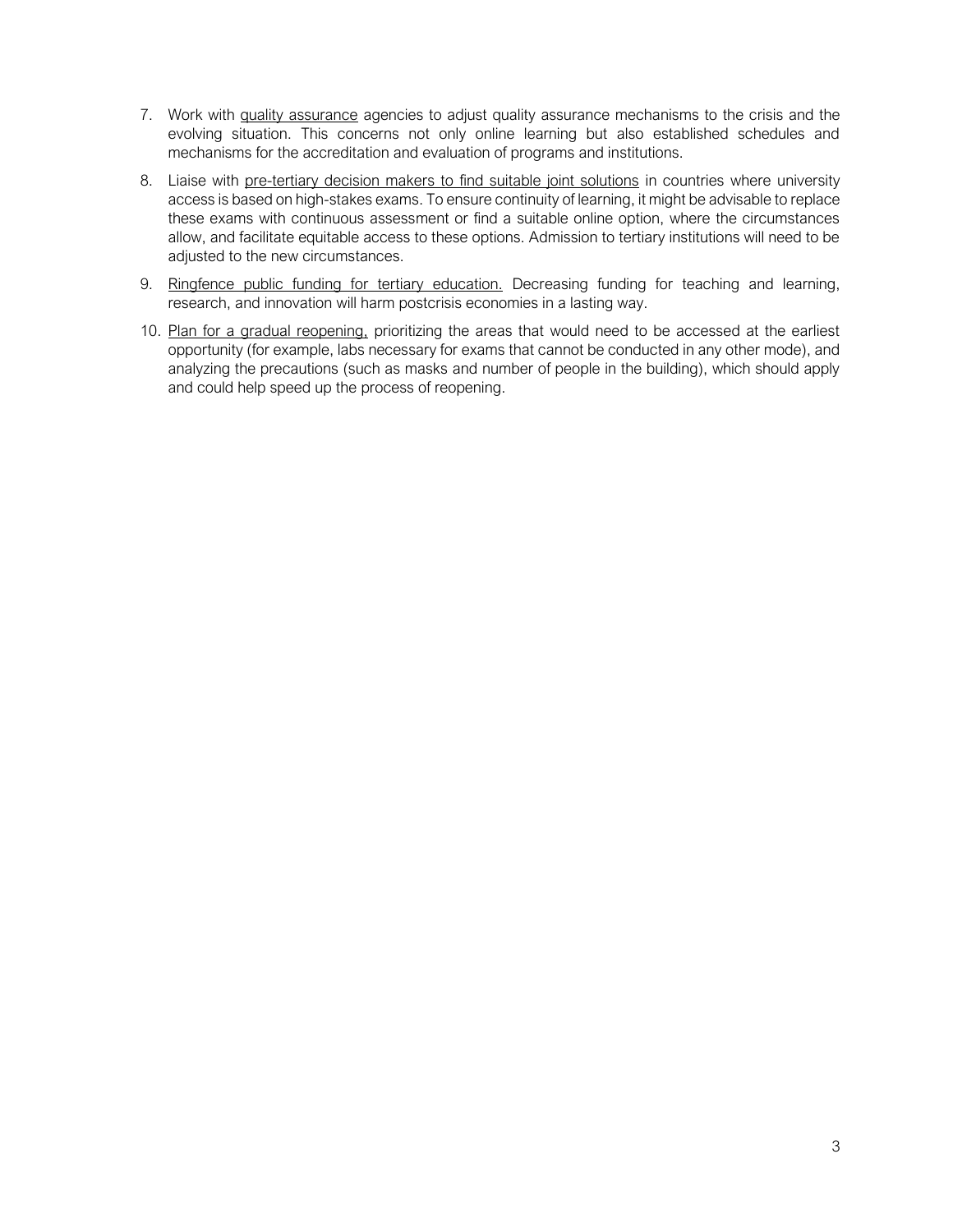# <span id="page-3-0"></span>**Context**

Since December 2019, COVID-19, a highly infectious disease caused by a new virus, has had an increasing impact on countries and regions around the world. Schools have been closed and economies affected. As of 26 May 2020, 2 there were 5,371,700 cases of COVID-19 worldwide, of which 1,828,598 were recorded in Europe. While Western Europe (in particular, France, Germany, Italy, Spain, and the UK) have been badly affected, the influence of COVID-19 has also been significant in the World Bank client countries of (Eastern) Europe and Central Asia (ECA). The full impact of the crisis will only become visible over the next months and even years.

Besides schools, universities and other higher education institutions have also quickly suspended campus-based operations, such as teaching and research. This is likely to have a significant impact on countries' competitiveness and their ability to foster advanced skills and regional development. With student and academic mobility being a key dimension of the Bologna Process (a pan-European higher education reform process), mobility restrictions particularly affect tertiary education. Furthermore, restrictions on research activity might affect the COVID-19 response in a direct way, as universities through their research and training of technicians are key players in developing the response to the COVID-19 pandemic. 3

#### State-of-the-art university infrastructure, developed within the World Bank HERIC project in Montenegro, helps battle COVID-19

While developing economies like Montenegro are facing massive challenges in successfully battling the COVID-19 pandemic, the universities can help in many ways. As reported by Montenegrin minister of science Sanja Damjanovic, "Due to the recently funded Higher Education Research for Innovation and Competitiveness (HERIC) Project financed by a World Bank loan, which closed last year, after a successful implementation, the country is now much better prepared to fight the Covid-19 pandemic. …(T)wo out of 8 HERIC project-funded academic centers are now directly contributing to the fight against the Covid-19 in Montenegro."

Part of the HERIC-Lovcen project led by Dr. Igor Pajovic at the University of Montenegro, led to the installation of a real-time reverse transcription polymerase chain reaction (RT-PCR) machine for the detection of viruses, which is now stationed at the Institute for Public Health in Podgorica (a partner in the HERIC-Lovcen Project) and is being used to perform the RT-PCR analysis of COVID-19. According to the International Atomic Energy Agency (IAEA), use of RT-PCR is "one of the most accurate laboratory methods for detecting, tracking, and studying the coronavirus."



#### *3D Printed Visor The photo should have a credit.*

In addition, through HERIC's support, ProDe Laboratory was established at the University of Donja Gorica (UDG) in Podgorica and was equipped with a state-of-the-art professional 3D printer, a 3D scanner, 3D modeling software, and equipment for mechanical testing of materials and more. 3D printing in Montenegro is now being extensively used to produce visors for protection against COVID-19. Visors provide an excellent shield and are being used by medical staff in the Clinical Center of Montenegro, the Institute for Public Health, and other clinical centers throughout country in the fight against COVID-19. The HERIC-ProDe project, led by the UDG, is making significant contributions to this rapidresponse initiative.

*Source*: [https://blogs.worldbank.org/education/montenegro-how](https://blogs.worldbank.org/education/montenegro-how-higher-education-and-innovation-project-helping-covid-19-coronavirus)[higher-education-and-innovation-project-helping-covid-19-coronavirus](https://blogs.worldbank.org/education/montenegro-how-higher-education-and-innovation-project-helping-covid-19-coronavirus)**.**

<sup>2</sup> [https://www.ecdc.europa.eu/en/geographical-distribution-2019-ncov-cases.](https://www.ecdc.europa.eu/en/geographical-distribution-2019-ncov-cases)

<sup>&</sup>lt;sup>3</sup> "At universities around the world, international teams of researchers are working around the clock to find a cure for, and mitigate the impact of, COVID-19, the disease caused by the novel coronavirus. During this time of global need, these scientists and scholars have become increasingly connected and interdependent, disregarding traditional concerns such as academic credit. They are sharing data and collaborating across national borders in extraordinary new ways. I can speak directly only to the work of my own university, the University of Oxford. But our researchers' efforts are being aided and informed by the work of countless others….," - states Louise Richardson, Vice-Chancellor of the University of Oxford. [\(https://www.foreignaffairs.com/articles/world/2020-04-09/universities-fill-void\)](https://www.foreignaffairs.com/articles/world/2020-04-09/universities-fill-void).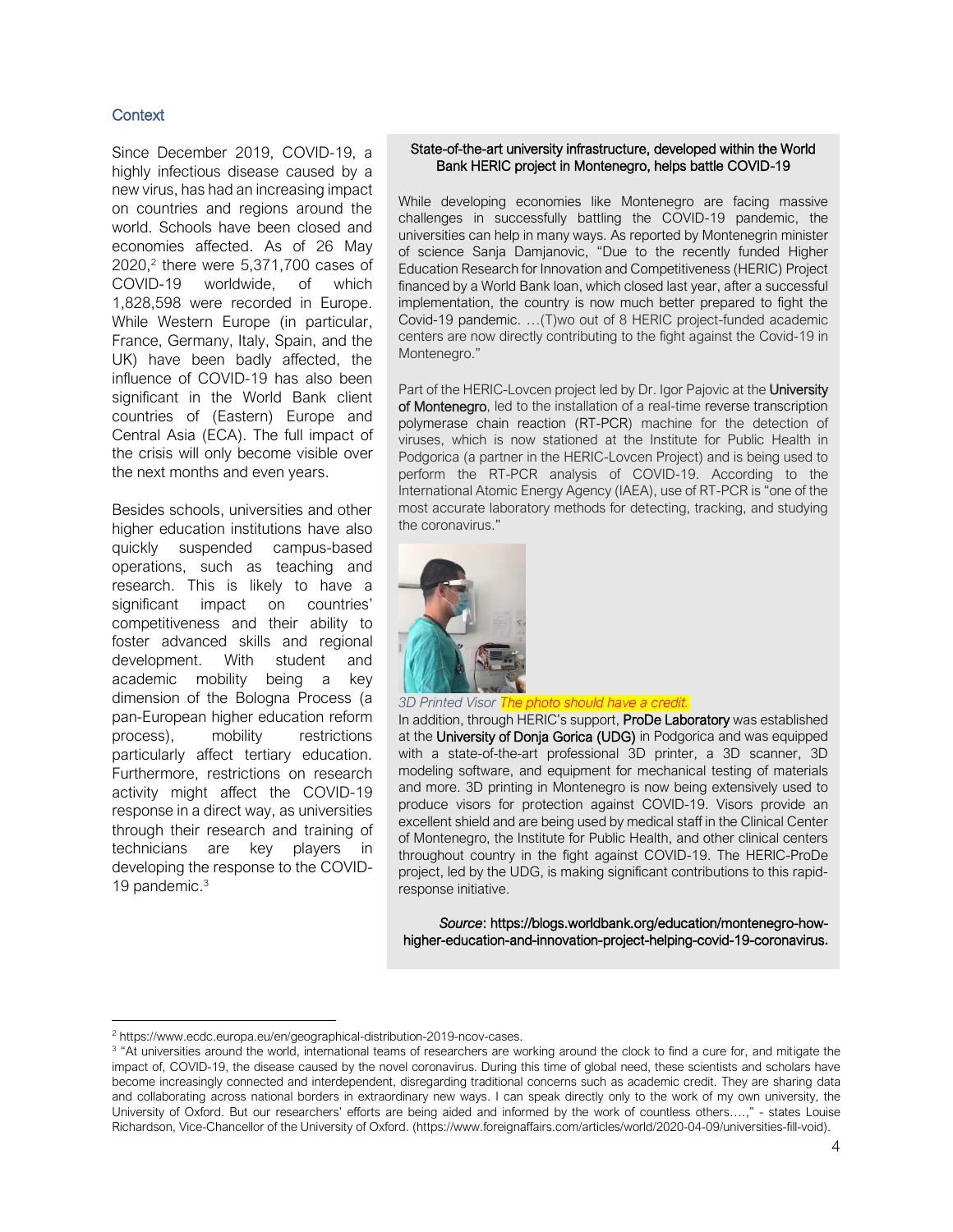#### <span id="page-4-0"></span>Impact and mitigation 1: teaching and learning

### Teaching and learning:

Teaching and learning have been impacted by the COVID-19-related crisis in the most direct way. This is primarily due to the absence of options for faceto-face interactions for an extended period. Some countries in the ECA region initially stopped the education process at universities for a short break only (for example, early holidays were announced in the UK, and an additional one week of vacation took place in Russia; the Kyrgyz Republic announced a longer holiday break to be able to prepare universities for distance learning). However, after understanding that the COVID-19 epidemic and quarantine measures would last for months, the learning process has continued in a distance mode using online technologies. In fact, most countries of the region have by now moved to online learning at the tertiary level, with only a few exceptions due to a specific political environment that has resulted in a "business-as-usual" approach (Belarus, Tajikistan). However, on 10 April 2020, the Ministry of Education of Belarus asked the universities to develop a mechanism securing distance teaching and learning. 4

#### COVID-19 affects all aspects of university operations: Testimony from North Europe

We have had good help from the Ministry [of Education]. They have created a number of provisionary measures that allow us to bypass normal grace periods in terms of making changes to formats, content, etc.

We are running most of our classes through Zoom or Blackboard Collaborate. The curriculum has also been transformed so that students could follow specific readings and assignments. It would be fair to say that there is an increased load on students to be self-disciplined and follow classes without the normal supervision. We have encouraged students to continue their study groups – now only doing it online through Skype for Business or the like.

Exams is a complicated business. So far, we have converted almost all exams to take-home assignments, for example, a response paper within 24 hours. We are also experimenting with oral exams online. This has required us to develop new procedures in order to prevent any dishonest behavior. As for the summer exams, we decided to conduct these almost entirely online as well. The most difficult exams are tests in the lab or clinical exams, for example, in the health sciences. In those few cases we may see the need to postpone until August.

It has been difficult to continue operating student exchanges. Some have stayed, but most students have returned to their home country. The same goes for our students. They are mostly following online classes at their host institution, but now in some cases from a different country. For a number of our returned students, we have had to enroll them in [our] classes and have them catch up. This is, however, more the exception than the rule.

#### *Source***: Authors' exchange with Kristian Thorn, Director of Education, Aarhus University, Denmark.**

Switching to the online mode of teaching and learning has revealed several global and local challenges that universities are facing right now. In some ECA countries, around 40 percent of the population still do not use (or do not have access to) the internet. <sup>5</sup> Countries like Bulgaria, Georgia, Ukraine, and Uzbekistan may thus face difficulties in the full implementation of distance learning.

Among global challenges, the following are related to the online infrastructure:

- Weakness of internet connection and internet speed in many countries
- High prices for a good internet connection
- Absence of computers/laptops/tablets/smartphones that support online teaching and learning
- Many online instruments, platforms, and websites crashed when an unexpectedly high number of clients connected to them.

There are also the following logistical, social, and psychological challenges:

• Not all students and professors have a separate room/workplace at home that provides an opportunity to focus on teaching and learning.

<sup>4</sup> https://edu.gov.by/news/organizatsiya-uchebnogo-protsessa-na-vsekh-urovnyakh-obrazovaniya-na-osobom-kontrole/.

<sup>5</sup> https://data.worldbank.org/indicator/it.net.user.zs?end=2018&start=2018&view=map.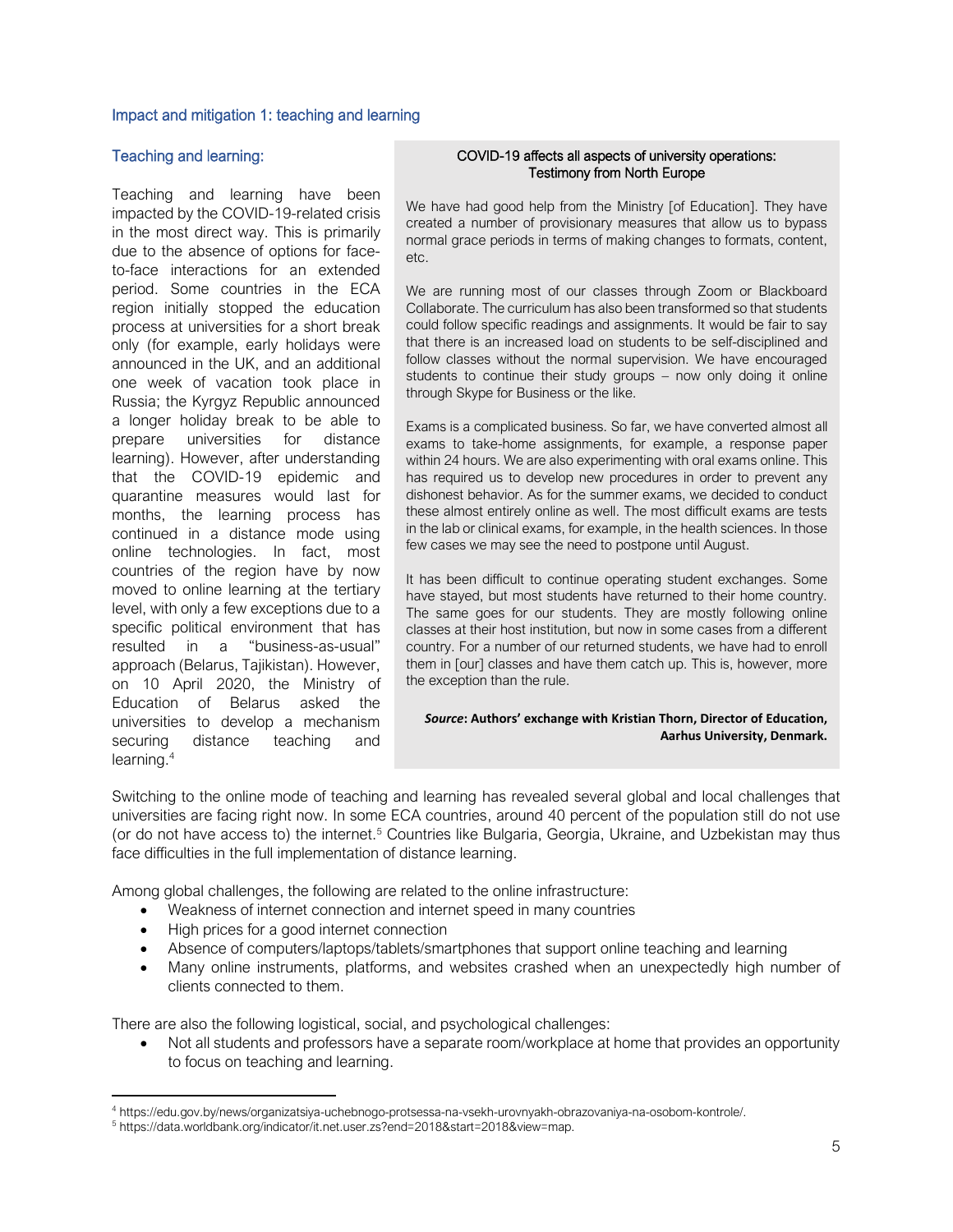- The distance mode does not always allow for advanced ways of teaching in terms of group work, discussions, interactive project work, etc., which as a result affects the development of soft skills among students.
- Long periods of self-isolation can have an adverse impact on the psychological well-being of students and staff, especially for those who live alone, international students, and students/staff who are not in their place of origin.

#### Socioemotional learning in a digital context

Our colleagues who moved their classes online a few weeks ago have had to walk a tightrope between addressing everyone's disorientation and getting on with their curriculum. Putting socioemotional learning before the cognitive work helped them acknowledge reality and set the frame for learning. One colleague opened the class with a short meditation. Another invited students to share what it felt like connecting remotely in a document that everyone could see like a live whiteboard. Both told us that those moments made them – and their students – renew their commitment to each other and move on with lively classes. Surveyed afterwards (as it is easy to do with digital tools), their students said that those were the most useful moments of the daily class. This kind of learning isn't prepared and imparted – a leader facilitates it, but it's built together.

The combination of these two types of learning [that is, cognitive and socioemotional] makes us competent and keeps us human. Their separation makes us clueless, paranoid, or both.

*Source*: *Harvard Business Review*; [https://hbr.org/2020/04/keep-your-people-learning-when](https://hbr.org/2020/04/keep-your-people-learning-when-you-go-virtual)[you-go-virtual.](https://hbr.org/2020/04/keep-your-people-learning-when-you-go-virtual)

Furthermore, there might be a tendency to focus on delivering cognitive skills at the expense of socioemotional skills.

Overall, it is important to collect feedback from students, not only with regard to the content but also modalities of learning.

In addition to global, common challenges related to teaching and learning, there are also local considerations specific to a number of countries and universities, though perhaps not all, of the ECA region. The following list covers both:

• Not all academic staff are ready to switch to an online mode of curriculum delivery. This might not be a matter of personal preferences, but an absence of the skills needed and previous related training.

Though there was significant interest in distance tertiary education during the last decade, in some countries, there is an insufficient amount of learning materials available online. This particularly affects countries teaching in languages that are not used in other countries (which would allow for synergies).

- In many universities, the existing online infrastructure does not allow for a massive use of distance learning – university websites and library websites stop working, professors are not equipped as needed with electronic devices, research facilities do not provide opportunity for remote work, etc.
- Guidance and counselling for students work less well or are not available at all in the distance mode for academic guidance, career guidance, psychological counselling, and professional orientation for school graduates.

Short- and medium-term COVID-19 impact mitigation policies concerning teaching and learning could include the following:

- Strong immediate support to the existing national (including private) websites, platforms, and instruments to ensure their functioning even with a high number of connections. Support can be provided in terms of granted/loaned hardware (servers), but also through the work of IT specialists, organized on both a volunteer and paid basis. Such work could also include design and strengthening of university portals.
- Development of short (freely accessible) video courses on how to use existing instruments for distance learning and uploading them to the most applicable or readily accessible platforms (for example, YouTube) for both professors and students. These courses should be succinct and practical and cover differences across subject areas and training approaches like group work, projects, etc. This can be done on both a national and institutional level.
- Universities need to commit to keeping all their staff and students connected not only those directly affected by teaching impacts of the pandemic. Universities can assign staff and recruit volunteers to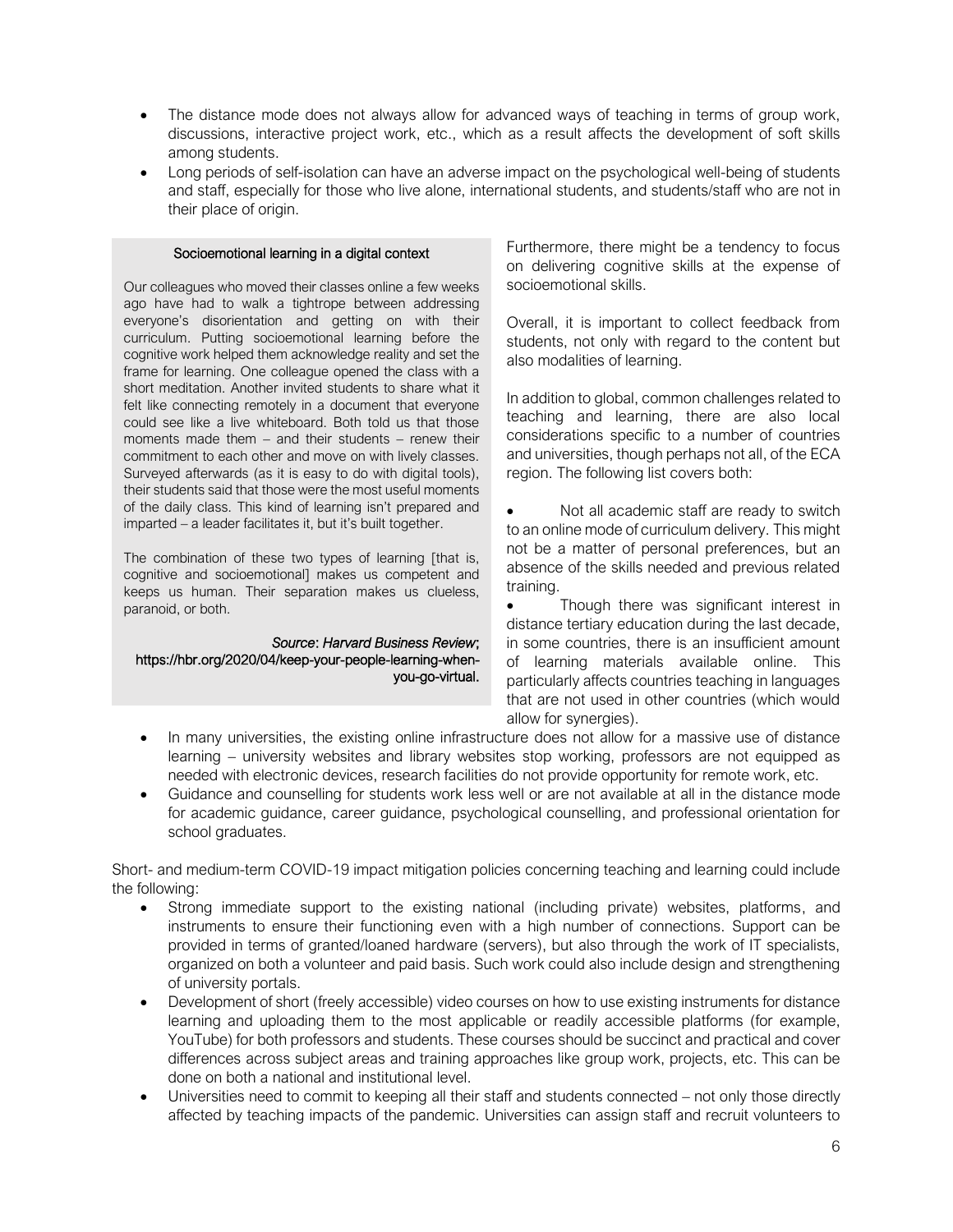regularly connect with colleagues and students and develop joint activities and events online. Guidance and counselling should not be considered a side issue during the crisis but should become an integral part of an institution's core response.

- This is a time to gear up learning management systems and networking: Universities and individuals should reach out to partners and collaborators, strengthen established partnerships, and develop new ones. More affluent and better prepared universities (and countries) are encouraged to make their online resources available to universities, regions, and countries which are less well prepared. Such academic partnerships and networks should receive dedicated support on the national level. Beyond an immediate crisis response, the partnerships might prove helpful and inspiring beyond the crisis.
- During this time, there is high pressure on, and a tremendous workload for, management and administrative staff of universities, as they are responsible for ensuring the continuity of the teaching and learning process. Their work is often not seen or recognized; however, there is no successful transition to quality distance teaching and learning without capable and committed support staff.

Besides the challenges listed in this section, it is worth noting that the ECA region is, overall, in a more favorable situation than many other regions of the world. This is due not only to the endowment and comparatively stable financing of institutions, but also to the Bologna Process, which aligns most national tertiary education systems, gives them some joint direction for development, makes them more compatible, and provides a joint "language" for communication on tertiary education. This alignment might help mitigate the COVID-19 impact through peer discussions, learning from the experience and best practices of neighbors, and support for finding the most effective way to address challenges, even though countries face different challenges.

# <span id="page-6-0"></span>Impact and mitigation 2: exams, admission, graduation

Beyond teaching and learning, there are serious challenges regarding the academic calendar and associated issues such as exams, admission, and graduation. All ECA countries face these challenges and are trying to find solutions.

#### Exams:

• *School leaving/university admission exams.*

Face-to face exams are not possible within quarantine and confinement situations. Therefore, countries with national school leaving exams that are separate from university admission, but also those where both form part of one process, face the question *of how and when* to conduct these exams. For example, several Latvian universities anticipate serious issues if school graduation exams are canceled, as the universities have neither the required infrastructure nor additional resources to conduct entrance examination remotely.<sup>6</sup>

At this stage, it seems that most ECA countries have not taken a final stand on this: some are still trying to adhere to the usual dates in May/June, some have already postponed exams to July/August or early autumn. All these countries are in a waiting mode, hoping that the COVID-19 crisis is not going to last very long. At the same time, some countries (for example, France, Ireland, Norway, and the UK) have already canceled their 2020 school leaving exams; in some cases, student results will be proposed by teachers and/or calculated on the average progress in studies during the last year(s). However, some countries are trying to adhere to normal procedures. For example, the Georgian Minister of Education, Science, Culture and Sport is sure that the school graduation examination will take place as usual, <sup>7</sup> mostly because of the successful *Teleskola*<sup>8</sup> (TeleSchool) initiative, which also provides consultations for university applicants. The Organisation for Economic Co-operation and Development (OECD), in a recently published document, highlighted the Georgian

<sup>6</sup> https://bnn-news.com/universities-in-latvia-have-no-plans-for-entry-exams-if-central-exams-are-cancelled-212100.

<sup>7</sup>https://sputnik-georgia.ru/society/20200406/248169068/Etot-semestr-obyazatelno-sostoitsya---ministr-obrazovaniya-Gruzii.html.

<sup>&</sup>lt;sup>8</sup> Teleskola is a Georgian educational project in collaboration with a Georgian public broadcasting channel. On 30 March 2020, the Georgian Public Broadcaster's Second Channel started live transmission of lessons for students. The project envisages the execution of tele-lessons provided by the national curriculum.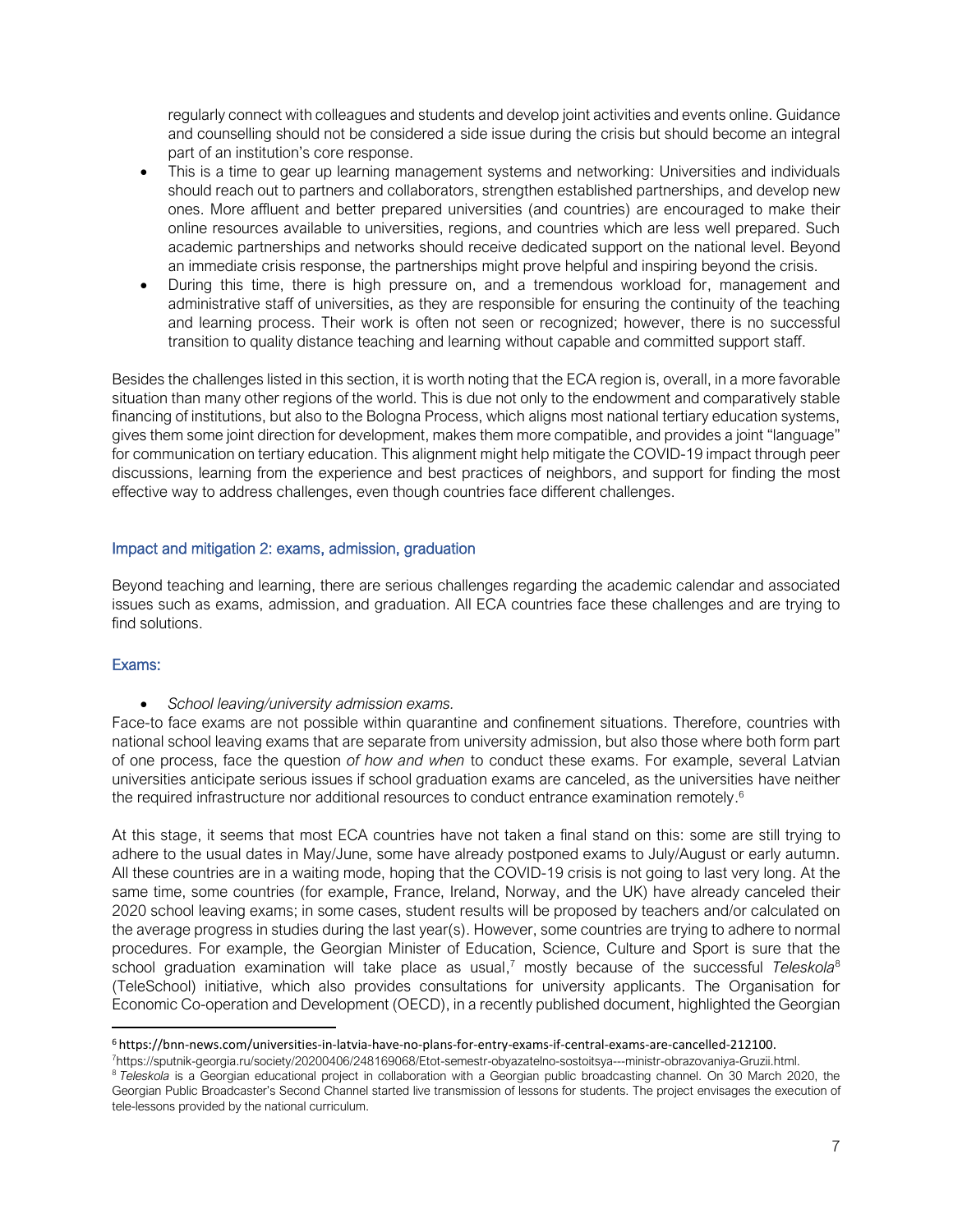example as good practice with regard to overcoming the challenges posed by the coronavirus outbreak.<sup>9</sup> In Finland, university entrance exams are going to be replaced by other alternatives: digital admissions procedures, online courses, certificate-based admission, or the open university route. Small-scale entrance examinations are still regarded as an option, however, under careful precautions to protect the health of applicants. 10

# Admission:

• *University admission procedures for both Bachelor's and Master's degree.* 

The COVID-19 pandemic affects administrative procedures in universities, as well. Many countries have yet to take a decision on how admission to universities will work in 2020. It seems clear that admissions to universities will be postponed, and some countries have already articulated that expectation (for example, Russia); however, no final decision has been taken regarding how long this is going to be and what will be the procedures for applicants. Other universities, however, are proceeding with online applications.<sup>11</sup>

• *International student admission procedures for both Bachelor's and Master's degree.* 

Some of the related issues are the same as above; however, international students will face additional challenges concerning admission as some countries closed their borders to foreigners (for example, Denmark, Georgia, and Hungary). While some Master's degree programs accept applications throughout the year, and there is still a possibility to apply later, for others, and notably for Bachelor's programs applicants, the timing of the crisis poses a profound challenge. Some countries have already announced a delay in visa applications (for example, the Netherlands).<sup>12</sup>

# Graduation:

• *University graduation exams and procedures for both Bachelor's and Master's degree.* 

Graduation is being handled with less uncertainty in ECA countries. Several approaches are used: postponing thesis defense and graduation (for example, in Turkey<sup>13</sup>), undertaking them online, and sometimes providing students the opportunity to choose (for example, medical students in Germany). For universities, this is not as hard to manage either academically or administratively. At the same time, the COVID-19 pandemic will have a huge negative impact on entrance to the labor market of 2020 graduates. Based on the experience of previous crises, this cohort will feel the impact of the recession throughout their lives.

Uncertainty is clearly dominating countries and universities across the ECA region in terms of formal procedures and changes in the academic calendar, especially with a view to admission. Decisions need to be taken and publicly articulated as soon as possible to ensure transparency and confidence in the system, especially for prospective students and their parents.

Possible COVID-19 impact mitigation strategies in the areas of examinations, admission, and graduation policies include the following:

- Postponing decisions in the expectation of a quick end of the COVID-19 pandemic is not recommended. This should be a time for policy makers and institutional leaders to provide clear guidance on how to approach examinations and related procedures this year.
- Examining options for school leaving/university entrance exams: first, to move them online,<sup>14</sup> if possible, and second, to cancel them for this year with results to be proposed by teachers and calculated on

<sup>9</sup> [https://globaled.gse.harvard.edu/files/geii/files/framework\\_guide\\_v2.pdf.](https://globaled.gse.harvard.edu/files/geii/files/framework_guide_v2.pdf)

<sup>10</sup> https://www.unifi.fi/uutiset/university-entrance-exams-to-be-replaced-by-alternative-admissions-procedures-this-spring/.

<sup>11</sup> Business schools in Europe, for example, are proposing various solutions; [https://www.topmba.com/admissions/business-school](https://www.topmba.com/admissions/business-school-admissions-covid-19-coronavirus)[admissions-covid-19-coronavirus.](https://www.topmba.com/admissions/business-school-admissions-covid-19-coronavirus)

<sup>12</sup> [https://www.nuffic.nl/en/subjects/coronavirus/.](https://www.nuffic.nl/en/subjects/coronavirus/)

<sup>13</sup> [http://www.fbe.yildiz.edu.tr/announcements/996/Graduate-Education-Procedural-Adaptations-due-to-COVID-19-Outbreak.](http://www.fbe.yildiz.edu.tr/announcements/996/Graduate-Education-Procedural-Adaptations-due-to-COVID-19-Outbreak)

<sup>&</sup>lt;sup>14</sup> Defending a PhD Dissertation could also be held online. Illustrative experience provided by Ashton Merck, PhD, Duke University, USA; [https://docs.google.com/document/d/1ktdFVX0gBVErixR1wWZeguPTw6HQmf\\_zwPEUYVmuVqc/edit#.](https://docs.google.com/document/d/1ktdFVX0gBVErixR1wWZeguPTw6HQmf_zwPEUYVmuVqc/edit)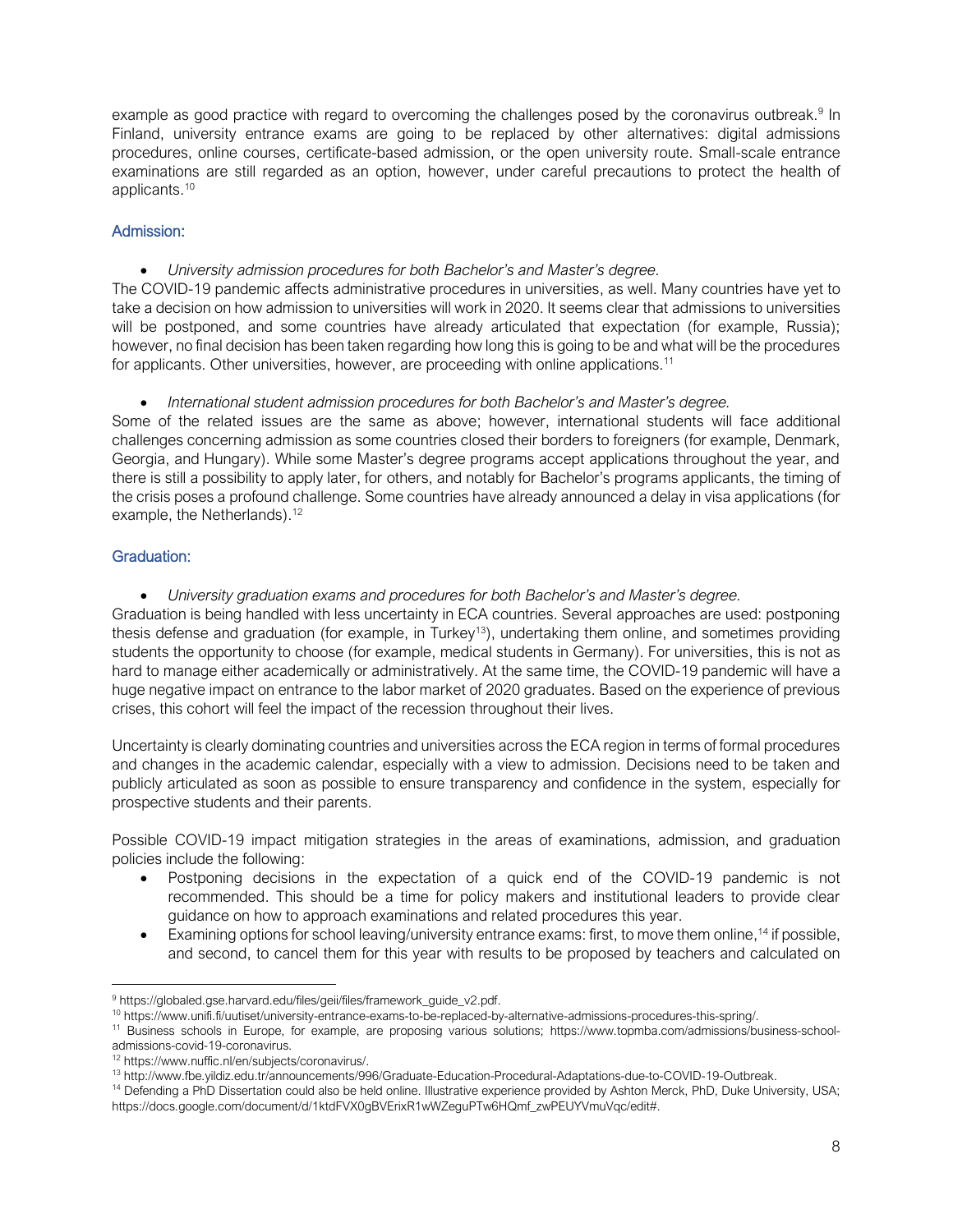the grades/average progress during the last year(s). The International Bachelor Organization, for example, has announced that the related "examinations scheduled between 30 April and 22 May will no longer be held. Students will be awarded either a diploma or a course certificate which reflects their standard of work. The achievement will be based around the students' coursework and the established assessment expertise, rigor, and quality control already built into the programs." 15

- Extending the admission period for Bachelor's degree programs. Where university admission processes are moved online and extended this year,<sup>16</sup> it is time to recommend on the national level that the admission period for Bachelor's degree programs be extended, depending on the country's situation with respect to the pandemic.
- Making decisions on international student admissions for this year as quickly as the situation permits. Prospective students need to know in advance what to prepare and what are possible scenarios from a menu of options (online admission only, extended admission, with decisions taken as quickly and clearly as possible, etc.).
- Providing support to graduates/school leavers to navigate the uncertainties of the labor market. In terms of graduation, it is critical to provide support to labor market newcomers on the national level, to avoid future negative effects of the COVID-19 pandemic. This support can include specific online career guidance and advice, and national short-employment programs and special labor-market transition arrangements, including those related to the fight against the epidemic.<sup>17</sup>

#### <span id="page-8-0"></span>Issues and potential solutions

# **Equity**

#### *Issues:*

The pivot to distance learning due to the pandemic is already having major implications for equity in most ECA countries. For at-risk students, these implications could be academic, social, financial, and physical. Students without access to technology are being left behind, as are students with learning challenges and disabilities. Disparities in access and retention are increasing as students of lower socioeconomic status are constrained by their financial situation. Likewise, as families are impacted by the economic fallout of closed economies, students may be needed to help support their families, placing their studies in jeopardy. Without coordinated institutional guidance, counseling, and support, the most vulnerable students are likely to fall out of tertiary education.

Institutions receiving limited or no government funding, such as private institutions, and those serving a higher percentage of at-risk students, are facing extreme adversity. This was true even before the pandemic, but the present crisis is exacerbating the speed at which disparities are affecting student persistence as well as institutional survival, threatening education's capacity to serve as a "great equalizer."

#### *Potential solutions:*

• Communicate with all students, particularly those who are at risk of dropping out, and establish various communication channels in order to be able to reach them on a regular basis. The European Students' Union (ESU) has provided contact details of national student unions that stand ready to help and support all students by answering questions about studies, assessments, exams, credits, mobility

<sup>15</sup> [https://www.ibo.org/news/news-about-the-ib/covid-19-coronavirus-updates/.](https://www.ibo.org/news/news-about-the-ib/covid-19-coronavirus-updates/)

<sup>&</sup>lt;sup>16</sup> Some higher education institutions are considering interim online tests for the GRE [\(https://www.ets.org/gre\)](https://www.ets.org/gre), or are extending the admission process (Imperial College Business School), also with a review of applications of international students.

<sup>17</sup> [https://www.theguardian.com/world/2020/mar/20/final-year-medical-students-graduate-early-fight-coronavirus-covid-19.](https://www.theguardian.com/world/2020/mar/20/final-year-medical-students-graduate-early-fight-coronavirus-covid-19)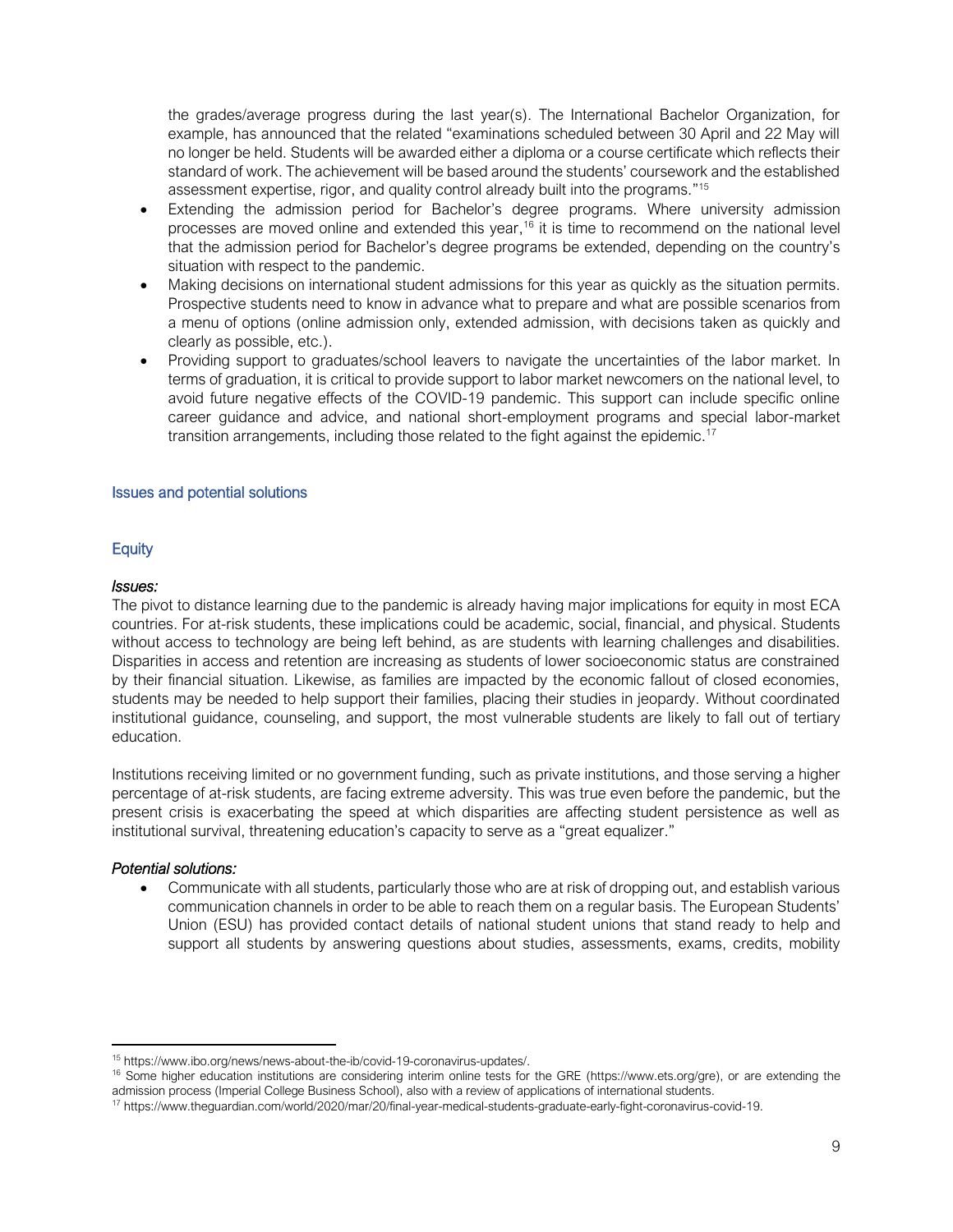travels, etc.<sup>18</sup> A similar initiative has been taken by Spargs in Scotland.<sup>19</sup> Another example includes the University of Bremen in Germany, which is using podcasts to address student questions and concerns.

- Create conditions for peer-to-peer student support. For example, Aarhus University in Denmark encouraged students to continue meeting in study groups online through Skype or other platforms. At Brunel University London, the residence student ambassador provides useful tips on Twitter on how to spend the extra time at home in a constructive way and shares her favorite TED Talks. At Dublin City University, the Student Support and Development and DCU Healthy have launched a YouTube video in which they provide tips for students to stay healthy during the crisis. $20$
- Survey students on their capacity to engage in remote learning, for example, with a view to equipment, family responsibilities, home environment, etc., to understand how realistic it is for students to adapt to instructors' plans for delivery and to work with instructors to adapt according to student capacity to partake in distance learning.
- Provide/lend hardware and enable internet access to students without access to technology, where feasible. The University of Bologna in Italy distributed free SIM cards to students without access to the internet.
- Consider establishing dedicated (financial, logistical, pedagogical, psychological) student support programs. Maastricht University has launched a series of webinars explaining the functioning of the Dutch health care system and tackling the issues of anxiety and stress in light of COVID-19. The University of Essex has put a strong focus on the mental well-being of its students by providing a series of mindfulness classes to help reduce stress.
- Consider greater provision of free educational resources for institutions serving disadvantaged postsecondary student populations.

# **Staffing**

# *Issues:*

Due to the COVID-19 pandemic, university staff on precarious contracts have been dismissed by their institutions in an attempt to cut costs (for example, at some UK institutions). In some ECA countries, these include academic and non-academic staff on fixed-term contracts, such as visiting lecturers, researchers, and student affairs professionals. Human resources management measures often include a hiring freeze, as well. In addition to job uncertainty, many university staff lack clear guidance and information on institutional operations and functioning during the pandemic crisis. These staff-related issues are complicating even further the grave situation that most institutions find themselves in, endangering both teaching and research continuity.

# *Potential solutions:*

- Make furlough arrangements that could apply to all staff including those on precarious contracts.
- Consider suspending staff dismissals at least during the period of the crisis and then review staffing needs. Staff dismissed at this time will find it almost impossible to secure alternative employment amid the crisis and might in some cases be difficult to replace later on.
- Establish protocols for transparent, timely, and consistent communication with staff regarding imminent closure needs and the steps being taken to ensure smooth transitions.
- Establish regular and consistent meeting times with essential staff, to ensure engagement and that the management of the institution is ongoing and evolving according to current circumstances. Also, liaise regularly with key operational staff to monitor and address regular and crisis-related operational challenges at all levels of the organization – academic and administrative departments, facilities, etc.
- Delegate procedural decision making to Faculty Deans and Academic Chairs as early as possible; they know the complexities of their day-to-day operations best and are best positioned to support their staff in adapting and suspending their teaching and research, as needed.

<sup>18</sup> [https://docs.google.com/spreadsheets/d/14F5asjJIjLucEeYOULV5mYbt\\_svhMJYCExDbw\\_9Mo\\_0/edit?fbclid=IwAR2-RfF](https://docs.google.com/spreadsheets/d/14F5asjJIjLucEeYOULV5mYbt_svhMJYCExDbw_9Mo_0/edit?fbclid=IwAR2-RfF-mJRmsgG9vUbnkCJN_uJtgZqVS3SM2-nUMUXmr4cx0b6MHVjQ3_k#gid=0)[mJRmsgG9vUbnkCJN\\_uJtgZqVS3SM2-nUMUXmr4cx0b6MHVjQ3\\_k#gid=0.](https://docs.google.com/spreadsheets/d/14F5asjJIjLucEeYOULV5mYbt_svhMJYCExDbw_9Mo_0/edit?fbclid=IwAR2-RfF-mJRmsgG9vUbnkCJN_uJtgZqVS3SM2-nUMUXmr4cx0b6MHVjQ3_k#gid=0)

<sup>19</sup> Sparqs = Student Partnerships Quality Scotland;

[https://www.sparqs.ac.uk/upfiles/sparqs%20COVID-19%20information%2031.03.20.pdf.](https://www.sparqs.ac.uk/upfiles/sparqs%20COVID-19%20information%2031.03.20.pdf)

<sup>20</sup> [https://www.yerun.eu/2020/03/fighting-against-covid-19-young-universities-adapting-to-an-unprecedented-situation/.](https://www.yerun.eu/2020/03/fighting-against-covid-19-young-universities-adapting-to-an-unprecedented-situation/)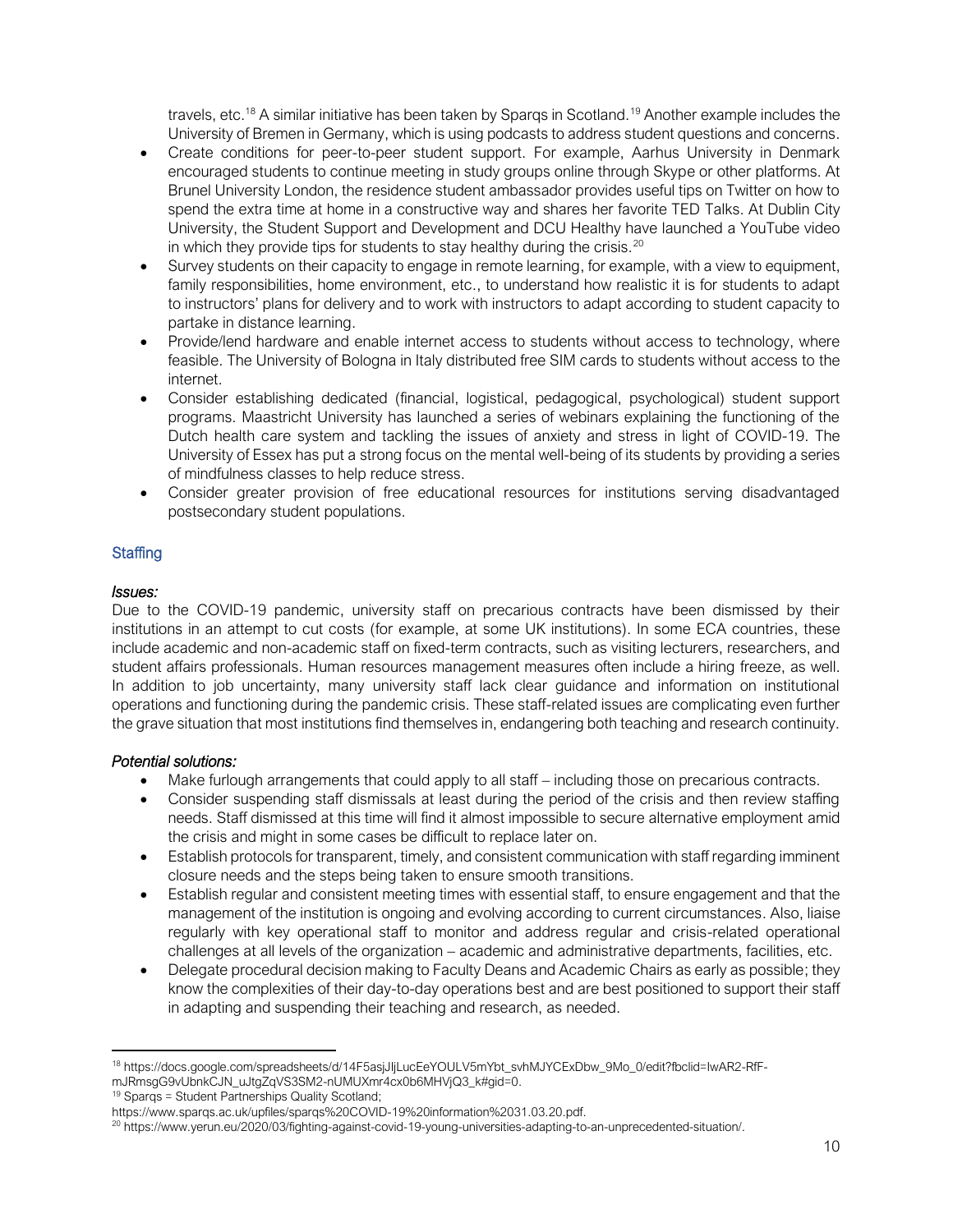• Provide support to allow research fellows and staff to maintain access to networks, materials, technology, and any virtual laboratories and simulators, to provide some level of research continuity.

#### **Internationalization**

#### *Issues:*

Many aspects of internationalization in the higher education sector in ECA have been and will continue to be severely impacted by the pandemic, most of all regarding inbound and outbound student mobility.

Going forward, study abroad programs in which students participate for a semester or even shorter periods may encounter significant issues, as students assess possible risks and challenges related to such experiences and might face funding difficulties. The curtailing of both short- and long-term international mobility bears additional major implications for prospective students (for example, reduced choice of high-quality tertiary

education institutions one can attend) and institutions (for example, loss of tuition revenue), as well as logistical hurdles – for example, repatriating or locally housing international students and staff, as many countries have closed borders and flights have been suspended. However, despite the crisis having a severe negative impact on various aspects of internationalization, international cooperation among countries and higher education institutions is needed as much now as ever.

#### *Potential solutions:*

- Make use of crisis response measures provided by the EU. In light of the pandemic, the European Commission has adopted several measures related to the Erasmus + programs: national education agencies have been authorized to invoke the *force majeure* clause in all cases where the application of national limitations affects the implementation of Erasmus+ or European Solidarity Corps projects. Also, deadlines for all planned activities may be postponed by up to 12 months per project.
- Provide flexible pathways and support for students. Higher

#### Impact on mobility

A survey conducted by the European Association for International Education (EAIE) reports that more than two-thirds (73 percent) of the respondents indicated that outbound mobility of students had been affected as a result of the COVID-19 outbreak, whereas 43 percent of respondents reported a decline in inbound mobility. Since the data have been collected for this report (late February/early March 2020), the pandemic situation across ECA has worsen considerably. Another more recent report prepared by Erasmus Student Network (ESN) and issued on 9 April, analyzed the impact of COVID-19 on student exchanges in Europe. According to the ESN survey, conducted from 19 March to 30 March 2020:

- A quarter of student mobility periods were canceled.
- Almost 40 percent of students experience problems related to their exchange (such as loss of transportation to return home, accommodation issues, access to basic needs).
- Italian and Asian students have experienced discrimination based on their nationalities.
- While less than 10 percent of the students reported they will receive no grants at all for their studies, and 25 percent of students will keep their grant, partially or fully, the crisis has frustrated the majority of students, and they do not know what will happen to their grants.
- 50 percent of the exchange students have moved to online classes and 34 percent have switched to partial online or partially postponed classes.
- 75 percent of the students whose exchange programs were canceled got support from their home universities, particularly help with course schedules and their academic program.

#### *Source*: EAIE, ESN; https://esn.org/covidimpact-report; [https://www.eaie.org/our-resources/library/publication/Research-and](https://www.eaie.org/our-resources/library/publication/Research-and-trends/Coping-with-COVID-19--International-higher-education-in-Europe.html)[trends/Coping-with-COVID-19--International-higher-education-in-](https://www.eaie.org/our-resources/library/publication/Research-and-trends/Coping-with-COVID-19--International-higher-education-in-Europe.html)[Europe.html](https://www.eaie.org/our-resources/library/publication/Research-and-trends/Coping-with-COVID-19--International-higher-education-in-Europe.html).

education institutions – in accordance with the European Commission guidance – need to be "as flexible and pragmatic as possible to help students achieve the outcomes indicated in their learning agreements, regardless of the students' geographical location, for example, through remote studying arrangements with the use of digital tools. This flexibility will in particular help students who have returned to their home countries to finish their courses at their host institution and to have the European Credit Transfer and Accumulation System (ECTS) obtained through remote studying arrangements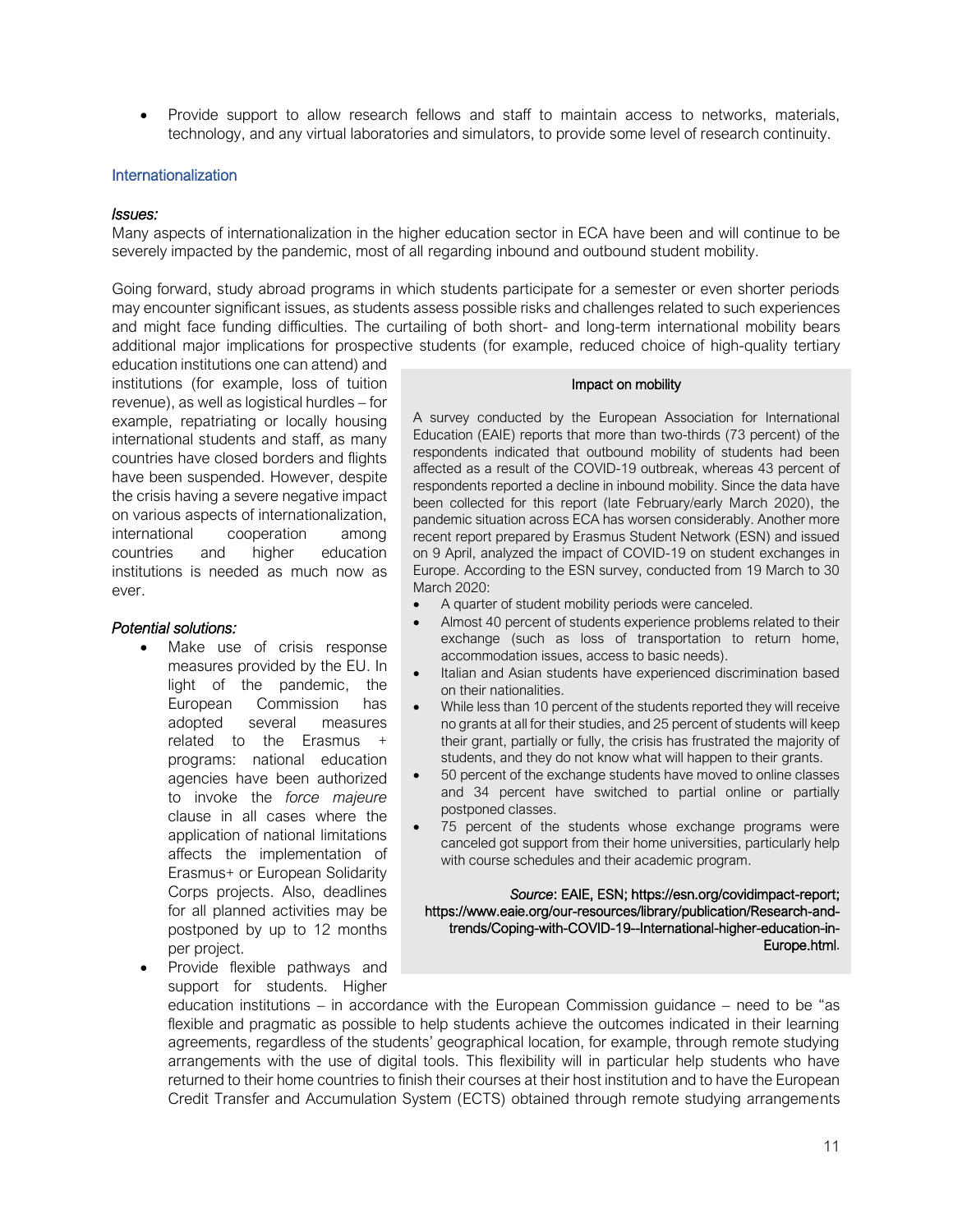fully recognized."<sup>21</sup> Support cooperation between national agencies and higher education institutions with local Erasmus Student Network sections and national student unions in order to ensure timely information exchange with students on mobility abroad and arrange for peer-topeer support for students in need. One option could be buddy mentoring programs for international students who feel stranded in the current situation and particularly challenged, to bring them together with local students, thereby providing additional social and psychological support.

- Maintain flexible application deadlines and start dates for prospective and current international students during this uncertain period, as indicated earlier.
- Expand domestic internationalization efforts, ("internationalization at home"), now that student, faculty, and staff mobility has been reduced – focusing institutional efforts on internationalizing the curriculum

# The World Bank's Key Principles for EDTECH in Tertiary **Education**

- $\checkmark$  Ask why? For today's crisis response, the use of EdTech is to support remote learning at home for students during closure of schools due to COVID-19.
- $\checkmark$  Design for scale: EdTech interventions must be designed for scale for all students. For most low- and middle-income countries, adopting a *mobile first* approach is critical.
- Empower teachers: Technology should enhance teachers' capacity and capabilities for teaching and learning. In remote learning, the parent is now also a "teacher," but less so for higher ed.
- $\checkmark$  Engage the ecosystem: Universities should consider a multistakeholder approach – engaging actors both inside and outside the university, for example, government, National Research and Education Networks (NRENs), telecom companies, local/global IT companies, publishers, local EdTech startups.
- ✓ Be data-driven: Set up feedback mechanisms to be able to collect, analyze, and respond to feedback, and provide appropriate Quality Assurance.

and co-curriculum to support and expand student global learning.

• Ensure to the extent possible adequate visa-related and other services for international students and staff during these times of uncertainty. To mitigate such issues, some countries (for example, Belarus, Kazakhstan, the Netherlands, Russia, the UK) have introduced a three-month visa extension for international students.

#### **Infrastructure**

#### *Issues:*

A rapid assessment of the experiences of COVID-19 disruption to tertiary education in ECA exposed many significant challenges facing tertiary education systems and institutions, including demand for improved utilities and national infrastructure to support continued distance and blended learning models. Several ECA countries (for example, Kyrgyzstan, Tajikistan) are hampered by poor internet connection. Even some advanced European countries find themselves constrained by a technical "debt" – the use of outdated learning management systems and technology platforms. In contrast, a number of countries and institutions have been able to transform their operations online relatively quickly, primarily because they have been making investments in digital connectivity for decades. However, research and innovation are experiencing difficulties, as well, and require attention.

Better coordination and guidance at a national level, as well as sharing experiences and information among the ECA countries, would contribute to more efficient responses to infrastructure challenges faced by higher education institutions. An open letter by the members of the European Parliament has been sent to the European Commission stating that "[t]he European Union and member states need an EU created, funded and driven educational platform for European schools and universities. While some educational establishments can appeal to available tools, a vast majority of schools and universities do not have access to an infrastructure ensuring quality educational solutions on a permanent basis. This makes the e-learning environment unequal both at European level as well as at national level."<sup>22</sup>

<sup>21</sup> [https://ec.europa.eu/programmes/erasmus-plus/resources/documents/coronavirus-essential-practical-advice-erasmus-and-european](https://ec.europa.eu/programmes/erasmus-plus/resources/documents/coronavirus-essential-practical-advice-erasmus-and-european-solidarity-corps_en)[solidarity-corps\\_en.](https://ec.europa.eu/programmes/erasmus-plus/resources/documents/coronavirus-essential-practical-advice-erasmus-and-european-solidarity-corps_en)

<sup>22</sup> [https://www.esu-online.org/wp-content/uploads/2020/04/Open-Letter-to-the-EU-Commission-and-the-Member-States-demanding-a](https://www.esu-online.org/wp-content/uploads/2020/04/Open-Letter-to-the-EU-Commission-and-the-Member-States-demanding-a-clear-action-regarding-access-to-education-particularly-e-learning-in-the-context-of-the-COVID-19-crisis.pdf)[clear-action-regarding-access-to-education-particularly-e-learning-in-the-context-of-the-COVID-19-crisis.pdf.](https://www.esu-online.org/wp-content/uploads/2020/04/Open-Letter-to-the-EU-Commission-and-the-Member-States-demanding-a-clear-action-regarding-access-to-education-particularly-e-learning-in-the-context-of-the-COVID-19-crisis.pdf)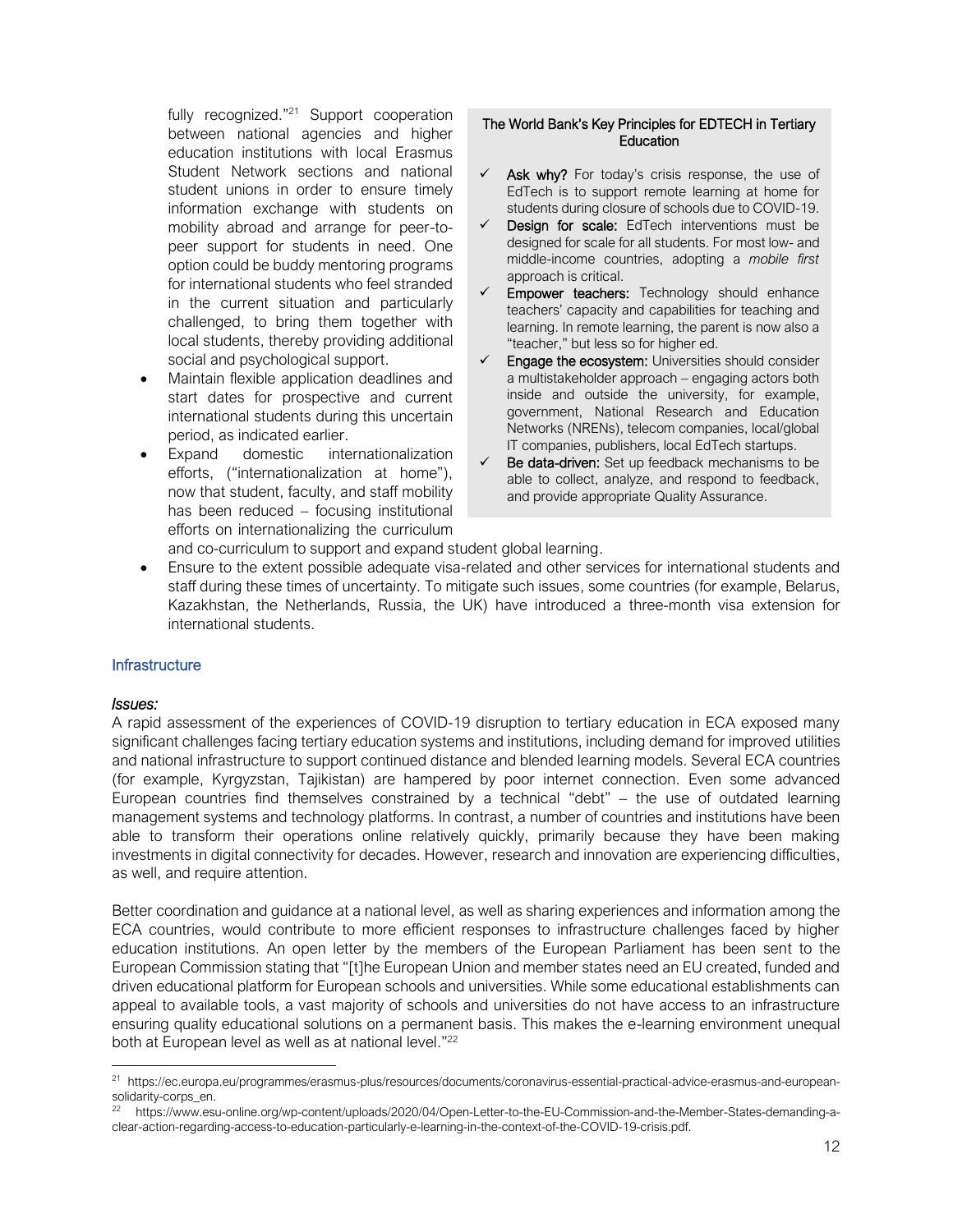# *Potential solutions:*

- Encourage ministries and institutions to find collaborative solutions, including for infrastructure issues. As part of Croatia's Presidency of the Council of the EU, the Croatian Minister for Education and Science rounded up fellow EU ministers for a web conference to discuss, among other topics, best ways for universities to continue providing courses online.<sup>23</sup>
- Conduct rapid technology assessment (if not done yet) how great is the technical "debt" and what would it take to sustain continued teaching and learning (including infrastructure/equipment, connectivity, etc.)?
- Identify weaknesses in infrastructure including power and broadband and equipment to strengthen when possible or work around when not (for example, through providing access to hotspots, tablets, etc.).
- Engage financial management and procurement teams as early as possible, to understand the opportunities and constraints related to purchasing of technology, licensing, and hardware and software for students and academic staff, etc.
- Assess and plan for security issues related to empty buildings filled with expensive technology and laboratories.
- Strategically allocate funding dedicated to expanding and updating technological infrastructure for digital pedagogy and adequate training of faculty members.
- Apply the most widely used and existing technology and resources available. An example of such resource is a fiber-optic infrastructure known as National Research and Education Networks (NRENs). NRENs are particularly important as mediators between higher education and the market and have increased services offered beyond connectivity, providing digital libraries, subsidized or free software, cloud services (for example, video conferencing or storage), capacity building, and learning management solutions.<sup>24</sup>
- Finally, consider the opportunities and risks of working with specific providers.

<sup>23</sup> [https://eu2020.hr/Home/OneNews?id=211.](https://eu2020.hr/Home/OneNews?id=211)

<sup>&</sup>lt;sup>24</sup> The most well-known NREN system is Eduroam, which allows students and faculty to connect to Wi-Fi, anywhere in the world. Another key service is EduGAIN, which is an identity and access management system. This allows higher education institutions to provide users with credentials that can, in turn, be used to seamlessly access any services being provided online. Within the COVID-19 crisis, a community of NRENs has launched a new initiative called Up2U, which is a bundling of several open-source systems, including Moodle LMS, cloud storage (CERNBox), video-conferencing solution (EduMEET), and online notebook (SWAN).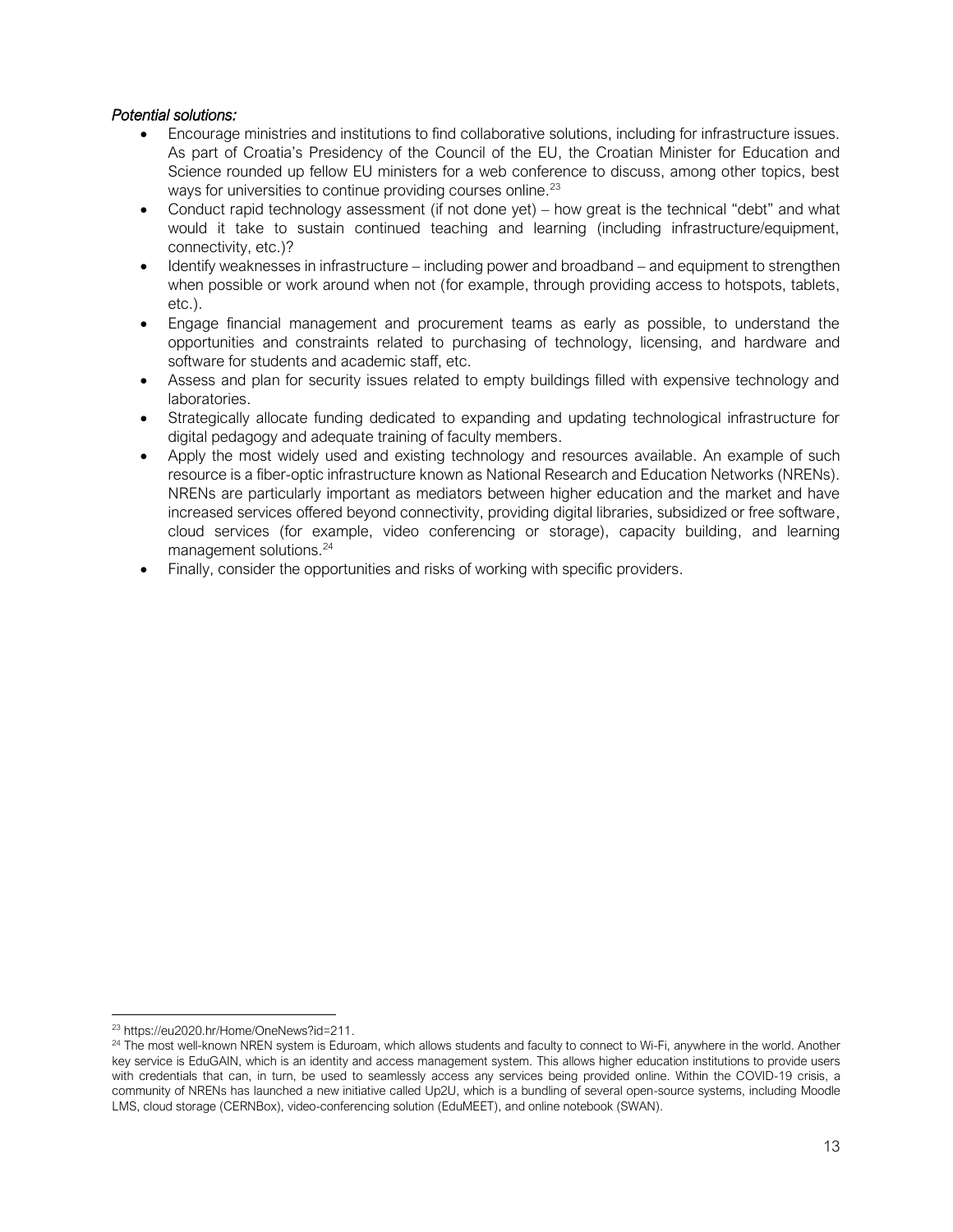### Financing (institutional financing and student financial aid)

#### *Issues:*

As is evident by now, national economies in ECA will take a massive hit as a result of the pandemic.<sup>25</sup> Government expenditures will be needed to stabilize economies during and after the crisis, which will likely lead to a shrinking of future public allocations for higher education. The segmentation and differentiation of higher education institutions will become even more apparent, as poorly funded institutions – in many countries, those are primarily private institutions depending almost entirely on tuition fees – will suffer the greatest losses. In addition, both public and private institutions in lower-income countries are likely to suffer more and take longer to recover.

The financial impact of the crisis will be felt by students, as well, especially by those receiving traditional mortgage-style (non-incomecontingent) student loans. Nontraditional, part-

#### "Vultures and Angels"

The abrupt, broad-based transition to online education provoked by the pandemic has been a boon for education technology companies, a few of which have shamelessly taken advantage of the crisis to boost their prices or dump flawed products on the market. Fortunately, these companies appear to be a small minority. Many firms, from the education sector and beyond, have shown boundless generosity in support of the thousands of institutions and millions of students left stranded by the pandemic.

Academics and students all over the world now have access to free courses in many languages. They can use digital platforms for virtual meetings and videoconferences. They can benefit from free, online tutoring programs. And they can use virtual labs for simulations and experiments. Some telecom companies have offered free or highly subsidized internet packages to students and academics and have exempted sites that contain open educational resources from data charges.

#### *Source*: Medium.com; https://medium.com/todaysstudents-tomorrow-s-talent/readying-for-the-future-covid-19-higher-ed-and-fairness-f7eeb814c0b8.

time, and working students, as well as students of lower socioeconomic status, are also likely to face significant financial challenges, which could translate into a decline in access, retention, and degree attainment. To mitigate the financial effects of the crisis on students, some countries suspended student loan payments and interest accrual.

#### *Potential solutions (institutional financing):*

- Begin discussions immediately and continually with relevant ministries on likely budget impacts for the next 3, 6, and 12 months and into the long-term future – including related to tuition levels to charge and expected income from government and nongovernmental sources to support operations.
- Establish operational budgets accordingly notifying staff of related potential program closures as soon as reasonable for transparency and to maintain trust.
- Engage financial management and procurement teams as early as possible, to understand the opportunities and constraints related to purchasing of technology, licensing, hardware and software for students and academic staff, etc.
- Consider/seek opportunities for diversification of financing sources, including EU funding resources where available, private sector partners, foundations, multilaterals, and international organizations.
- Consider network implications closures/mergers of institutions are particularly likely to be acute among tuition-dependent private, small institutions.

<sup>25</sup> See, for example, Scotland[; https://www.thetimes.co.uk/edition/scotland/coronavirus-universities-facing-a-500m-shortfall-as-pandemic](https://www.thetimes.co.uk/edition/scotland/coronavirus-universities-facing-a-500m-shortfall-as-pandemic-costs-mount-mh6qsbhch)[costs-mount-mh6qsbhch.](https://www.thetimes.co.uk/edition/scotland/coronavirus-universities-facing-a-500m-shortfall-as-pandemic-costs-mount-mh6qsbhch)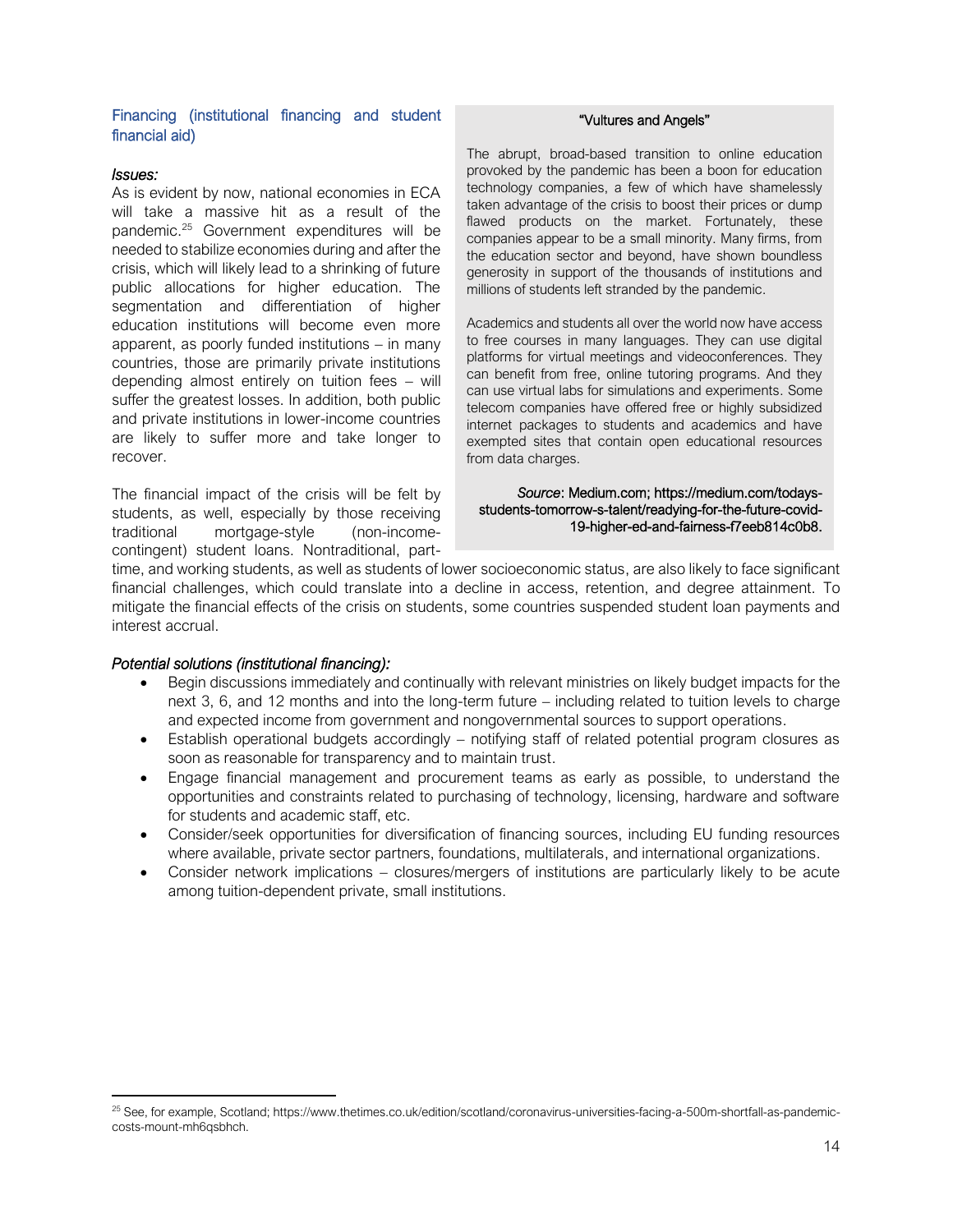Adapt and possibly simplify the paperwork for research projects to keep funding activities functioning. For instance, the German Research Foundation (DFG), has eased reporting and similar obligations for research projects, <sup>26</sup> provided some flexibility with regard to the stipends for mobility, $27$  and shifted the deadlines for some applications. 28

# *Potential solutions (student financial aid):*

• Assess adequacy of provision of financial and material support for needy students. To tackle this issue, the European Student Union (ESU) called for an immediate extension in the payment of the student grant instalments. $29$  In Finland, for example, state student aid will be disbursed even if studies do not progress at a regular pace during the pandemic. The period of support per degree may be extended, as well. In case of prolonged crisis, students will be eligible to receive income support to complete their studies. Finally, the Finnish Ministry of Education is planning to assess the effects of the crisis on the adequacy of the student support and, if necessary, prepare amendments of the Student Aid Act.<sup>30</sup> In Germany, students who depend on academic achievements according to the Federal Education Promotion Act (BAföG) will not suffer financially if courses at their institutions are temporarily canceled due to the pandemic, or if the start of the next semester is postponed. In France,

# **COVID-19 affects all aspects of university operations: Testimony from Northern Europe**

In terms of infrastructure, we have faced some headwind as regards security. Aarhus University has responded, working with our vendors to double-check their compliance with GDPR [General Data Protection Regulation] and reviewing datahandling agreements. The Danish government has informed us that hacking has become an increasingly pertinent issue in these times of crisis.

Regarding student financial aid, the Danish government has done two things. Firstly, the government has increased the monthly student loan amount for students to finance their subsistence despite losing their student jobs. These loans come on top of monthly stipends from the government. Secondly, the COVID-19 situation will likely mean that some students encounter delays in their studies. Therefore, the Danish government plans to extend the number of months that students are eligible to receive grants from the government. The objective of both measures is to safeguard equitable access to higher education in times of the health emergency.

On quality, Aarhus University has begun discussions on how we will run our institutional quality system (foundation for our 2018 institutional accreditation) despite the physical lockdown of our campus. We have not settled yet but will likely undertake annual program reviews in online meetings in a lighter format than normal. Hence, educators and reviewers will meet online and base their discussions on compiled evidence and indicator maps. We are also taking steps to quality assure the specific situation that we are in, for example, collect evidence on how students and staff alike experience learning and teaching online in new formats. To this end, we are in the process of developing survey questions that will be sent to students by the end of the spring 2020 semester.

#### *Source*: Authors' exchange with Kristian Thorn, Director of Education, Aarhus University, Denmark.

substantial support has been provided to students,<sup>31</sup> including financial and food aid. The Romanian government is providing EUR 200 to students from disadvantaged families (both pre-university and higher education) to buy computers/tablets.<sup>32</sup>

- Consider deferring/suspending tuition payments (see, for example, Armenia)<sup>33</sup> for vulnerable student populations. In Italy, the University of Bologna extended deadlines for students to pay tuition fees.
- Consider suspending student loan payments and interest accrual, following examples of some non-ECA countries, like the United States.

<sup>&</sup>lt;sup>26</sup> [https://www.dfg.de/download/pdf/presse/download/20200318\\_schreiben\\_an\\_alle\\_gefoerderten.pdf.](https://www.dfg.de/download/pdf/presse/download/20200318_schreiben_an_alle_gefoerderten.pdf)

<sup>27</sup> https://www.dfg.de/download/pdf/presse/download/anschreiben-corona\_massnahmen\_stipendien\_fellows.pdf.

<sup>28</sup> [https://www.dfg.de/foerderung/info\\_wissenschaft/index.jsp.](https://www.dfg.de/foerderung/info_wissenschaft/index.jsp)

<sup>29</sup> [https://www.esu-online.org/?news=7144.](https://www.esu-online.org/?news=7144)

<sup>30</sup> [https://minedu.fi/artikkeli/-/asset\\_publisher/valtioneuvoston-linjaus-suosituksista-varhaiskasvatuksen-esiopetuksen-perusopetuksen](https://minedu.fi/artikkeli/-/asset_publisher/valtioneuvoston-linjaus-suosituksista-varhaiskasvatuksen-esiopetuksen-perusopetuksen-lukio-ja-ammatillisen-koulutuksen-korkeakoulutuksen-vapaan-sivist?_101_INSTANCE_vnXMrwrx9pG9_languageId=en_US)[lukio-ja-ammatillisen-koulutuksen-korkeakoulutuksen-vapaan-sivist?\\_101\\_INSTANCE\\_vnXMrwrx9pG9\\_languageId=en\\_US.](https://minedu.fi/artikkeli/-/asset_publisher/valtioneuvoston-linjaus-suosituksista-varhaiskasvatuksen-esiopetuksen-perusopetuksen-lukio-ja-ammatillisen-koulutuksen-korkeakoulutuksen-vapaan-sivist?_101_INSTANCE_vnXMrwrx9pG9_languageId=en_US)

<sup>31</sup> [https://www.etudiant.gouv.fr/cid150432/covid-19-%7C-faq-crous-studies-services.html.](https://www.etudiant.gouv.fr/cid150432/covid-19-%7C-faq-crous-studies-services.html)

<sup>32</sup> [http://legislatie.just.ro/Public/DetaliiDocument/224536.](http://legislatie.just.ro/Public/DetaliiDocument/224536)

<sup>33</sup> [https://ru.armeniasputnik.am/society/20200321/22471921/Erevanskiy-meditsinskiy-universitet-predostavit-studentam-otsrochku](https://ru.armeniasputnik.am/society/20200321/22471921/Erevanskiy-meditsinskiy-universitet-predostavit-studentam-otsrochku-oplaty-za-obuchenie.html)[oplaty-za-obuchenie.html.](https://ru.armeniasputnik.am/society/20200321/22471921/Erevanskiy-meditsinskiy-universitet-predostavit-studentam-otsrochku-oplaty-za-obuchenie.html)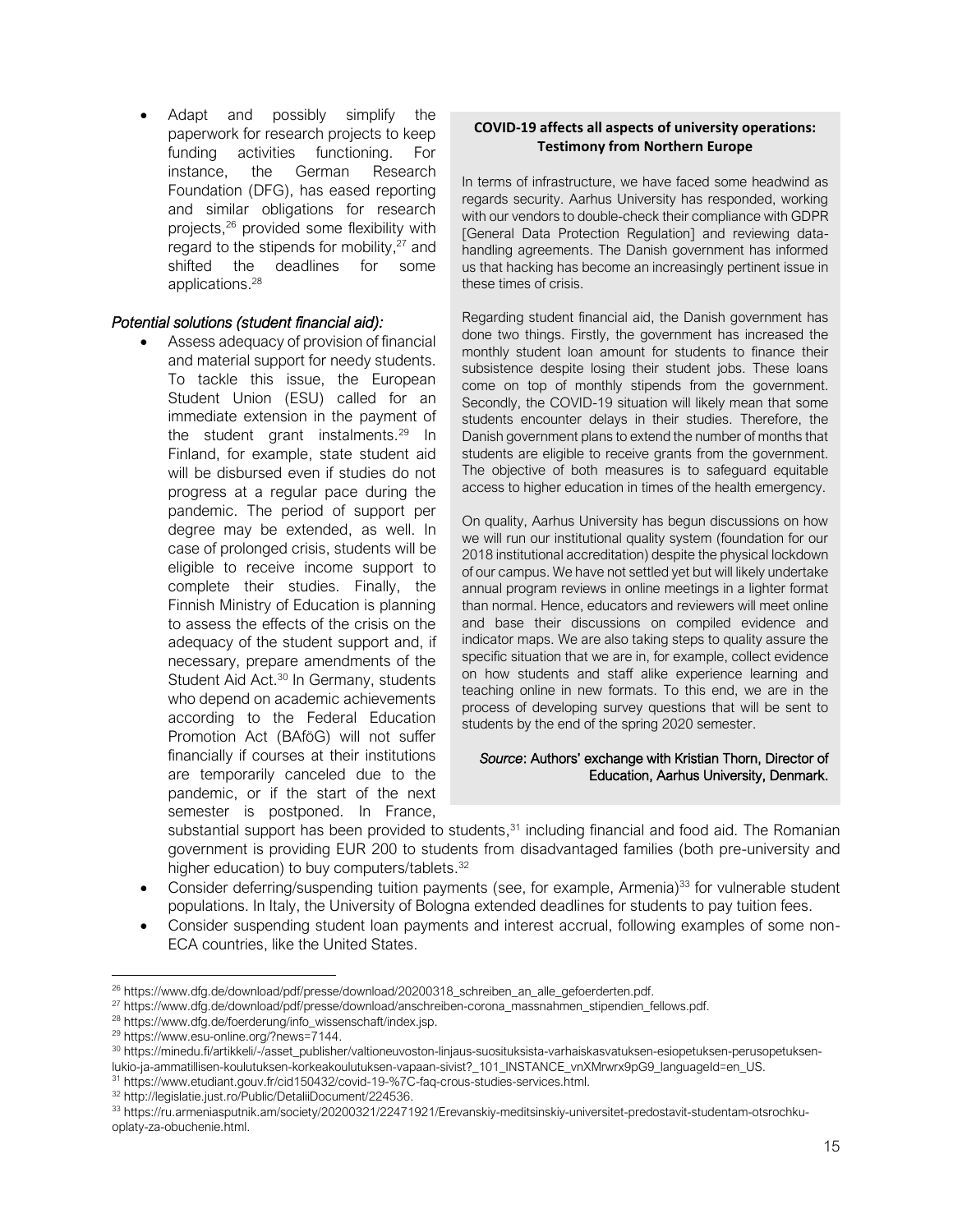• Consider extension of rent payments or setting up hardship funds.

#### Quality Assurance

#### *Issues:*

Given the urgent need of higher education institutions to move toward online tertiary education, one of the main challenges for university leaders in most ECA countries is the weakness of quality assurance of such educational delivery. This issue is exacerbated by a general distrust in the quality of remote learning, accompanied with the fact that the regulatory environment is not yet sufficiently aligned with online learning. If there is a will to adapt and add flexibility to their practices, however, national quality assurance agencies can play an important role in offering guidance and support to institutions on matters such as the transfer to online learning and teaching, alternative assessment methods, and maintaining academic standards and student support services. The European Association for Quality Assurance in Higher Education (ENQA), which reviews agencies as part of the membership process, informed review applicants of its willingness to "adapt the timelines where necessary, particularly in relation to the postponement of site visits due to international travel restrictions and quarantine measures. We will continue to offer flexibility to agencies in this regard." The European Quality Assurance Register (EQAR) provided the same advice.<sup>34</sup>

#### Guidance on quality assurance

The UK Quality Assurance Agency for Higher Education (QAA) has issued a series of guidance reports to support the higher education sector in its response to the COVID-19 challenge in four areas:

- Securing academic standards and supporting student achievement. The guide includes key information on exams and assessments in the current environment; communication and consultation with students; approaches to grading; credit volume and progression; degree algorithms; the use of externals; whether certificates or transcripts should be marked to indicate the special circumstances of this year; and advice on re-sits and appeals.
- Practice and lab-based assessment. The guide includes advice for the creative arts, music and performance, as well as laboratory and simulated clinical environments, and proposes alternative modes of assessment and student support.
- Accelerated degrees. The guide focuses on alternative assessments, progression, learning outcomes, student deferrals, and delays.
- Work-based learning (including placements / partnerships / apprenticeships / study abroad). The guide provides advice on professional and optional placements, study and work placements abroad, apprenticeships, and partnership working.

*Source*: QAA COVID-19: Thematic Guidance; https://www.qaa.ac.uk/docs/qaa/guidance/covid-19-thematicguidance-practice-lab-basedassessment.pdf?sfvrsn=f3cccd81\_6.

<sup>34</sup> https://www.eqar.eu/covid-19/.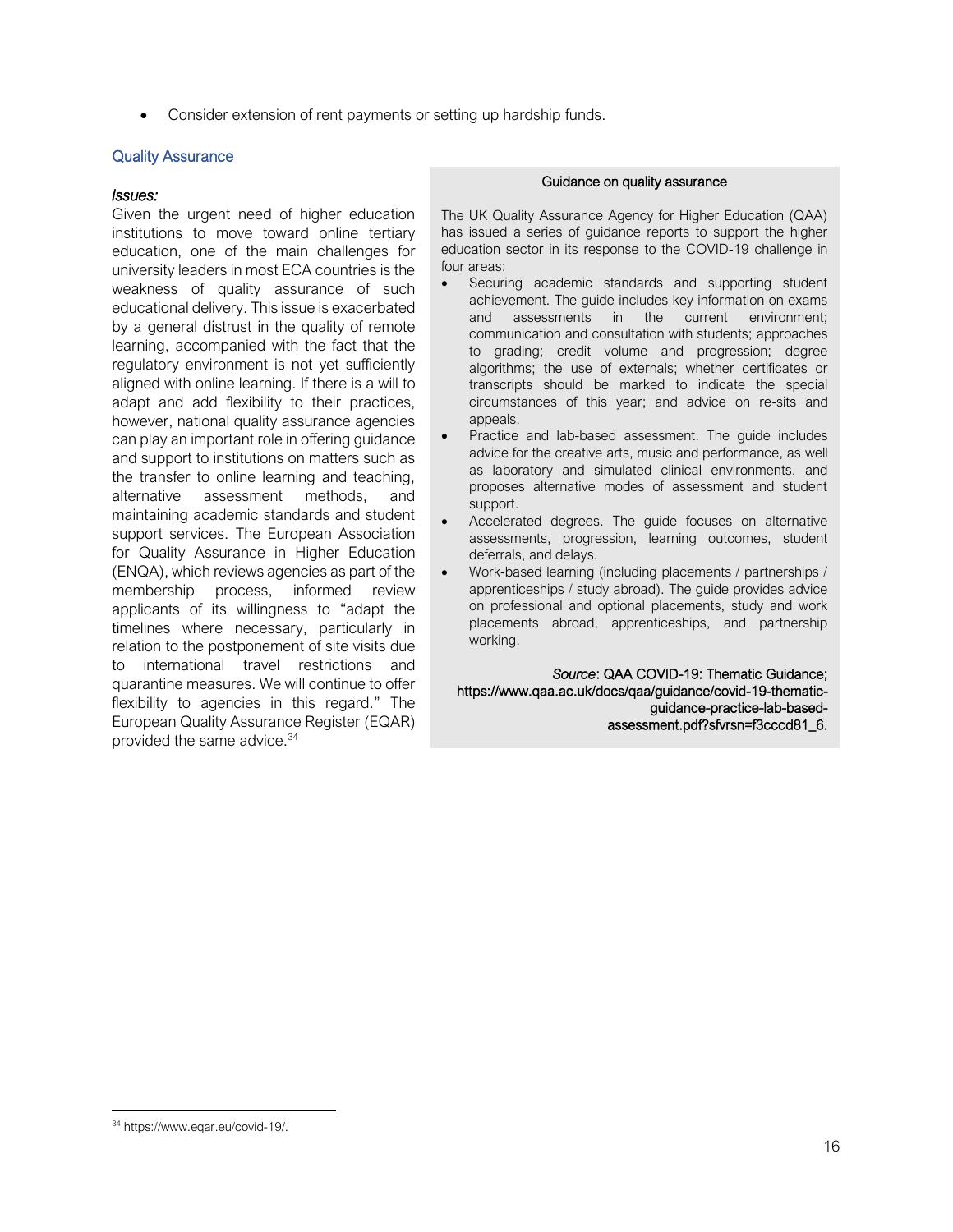In the same vein, ENQA advised its members "to show flexibility in their own review processes, adapt their current activities where necessary and seek ways to support higher education institutions, which are facing an unprecedented disruption to their normal operations."<sup>35</sup>

#### *Potential solutions:*

- Seek suspension of compliance deadlines for quality assurance requirements of existing programs, including accreditation and reaccreditation requirements (for example, Russia for 2020).
- Adapt quality assurance regulations for a more flexible approach for online and blended delivery of academic programs.
- Set up feedback mechanisms to collect and analyze data on course results and student responses,

#### Quality assurance – the Ministers' perspective

During the Directors General for Higher Education (DGHE) meeting convened by the Croatian Minister of Education and Science in March 2020, the following conclusions were reached related to quality assurance of online teaching and learning: "(i) higher education institutions should establish the institutional system of monitoring online teaching; (ii) both teachers and students need training and support in technology-enhanced teaching and learning; (iii) university management need training and support for establishing institutional strategies for technology-enhanced teaching and learning and managing technological infrastructure; and (iv) peer learning at European and global level can speed up technology-enhanced teaching and learning (for example, Germany has a national program and funding for promoting student-centered and digital learning)."

*Source*: Ministry of Science and Education of the Republic of **Croatia** 

https://mzo.gov.hr/news/the-online-meeting-of-the-directorsgeneral-for-higher-education-held-on-24-march-2020-as-partof-the-croatia-s-presidency-of-the-council-of-the-eu/3641.

providing appropriate quality assurance related to education technology and online delivery.

#### <span id="page-16-0"></span>**Outlook**

Over the past few weeks, countries and individuals, as well as tertiary education institutions, had to pause, reconsider, and revamp their activities in the light of COVID-19. Much of the initial discussion has focused on infrastructure for online teaching and learning and connectivity.

However, countries and institutions should consider not only making short-term adjustments in terms of accessibility, infrastructure, and equipment, but also drawing the right conclusions for the medium to long term. This applies not only to modalities for teaching and learning, where a stronger emphasis on blended learning and more and better opportunities for online learning will be a desirable result, but also a stronger emphasis on continuity of operations, student support, and welfare, including preparing for any possible *future* crises. Besides the broad challenges it poses, the COVID-19 crisis might retrospectively be considered as an opportunity to strategically revamp systems and prepare for the challenges to come. As two higher-education experts recently wrote:

*Institutions would be well advised not to consider the COVID-19 pandemic as a once-in-a-lifetime crisis whose effects will disappear in a few months. Most colleges and universities failed to heed the lessons of the SARS epidemic. Hopefully, this crisis will serve as a wake-up call to reassess the vulnerabilities of the higher education sector and the challenges of living in a global and interdependent world. If*  anything, it has shown the importance of contingency planning and risk management, the benefits of *supporting innovative delivery methods, and the need for flexibility in learning assessment and admissions requirements.*<sup>36</sup>

<sup>35</sup> [https://enqa.eu/index.php/enqa-statement-on-covid-19-pandemic/.](https://enqa.eu/index.php/enqa-statement-on-covid-19-pandemic/)

<sup>&</sup>lt;sup>36</sup> "Readying for the Future: COVID-19, Higher Ed, and Fairness," b[y Courtney Brown, PhD,](https://luminafoundation.org/person/courtney-brown/) vice president for strategic impact at Lumina Foundation; an[d Jamil Salmi, PhD,](https://www.insidehighered.com/users/jamil-salmi) an expert in global higher education and former World Bank tertiary education coordinator. *Medium.com*, April 8, 2020; [https://medium.com/todays-students-tomorrow-s-talent/readying-for-the-future-covid-19-higher-ed-and-fairness](https://medium.com/todays-students-tomorrow-s-talent/readying-for-the-future-covid-19-higher-ed-and-fairness-f7eeb814c0b8)[f7eeb814c0b8.](https://medium.com/todays-students-tomorrow-s-talent/readying-for-the-future-covid-19-higher-ed-and-fairness-f7eeb814c0b8)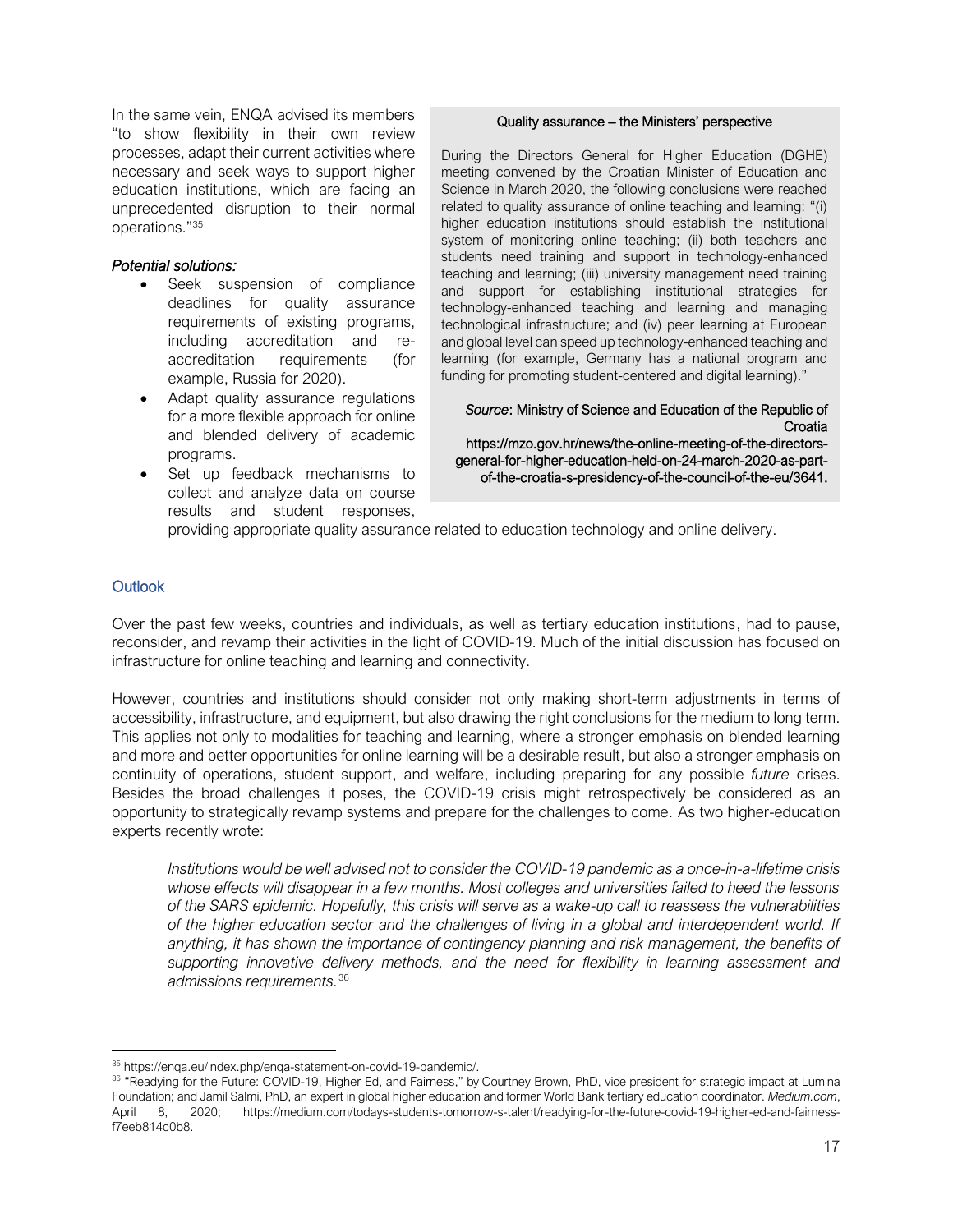<span id="page-17-0"></span>Right now, countries and institutions are under stress. The social and economic fallout of the crisis will become more and more visible in the weeks and months to come and will likely result in some short-sighted, reactionary decisions. However, structures destroyed, staff laid off, and students not taken care of, might be lost forever. Protecting a sector which is crucial not only for social cohesion and regional development but also for competitiveness and innovation and the productive and sustainable growth of societies is the task at hand. This issue can only be addressed in a collaborative way, through cooperation among individuals, institutions, and countries. In this, as in so many other ways, the COVID-19 pandemic might expose the challenges and potential solutions to the problems we will see in the future.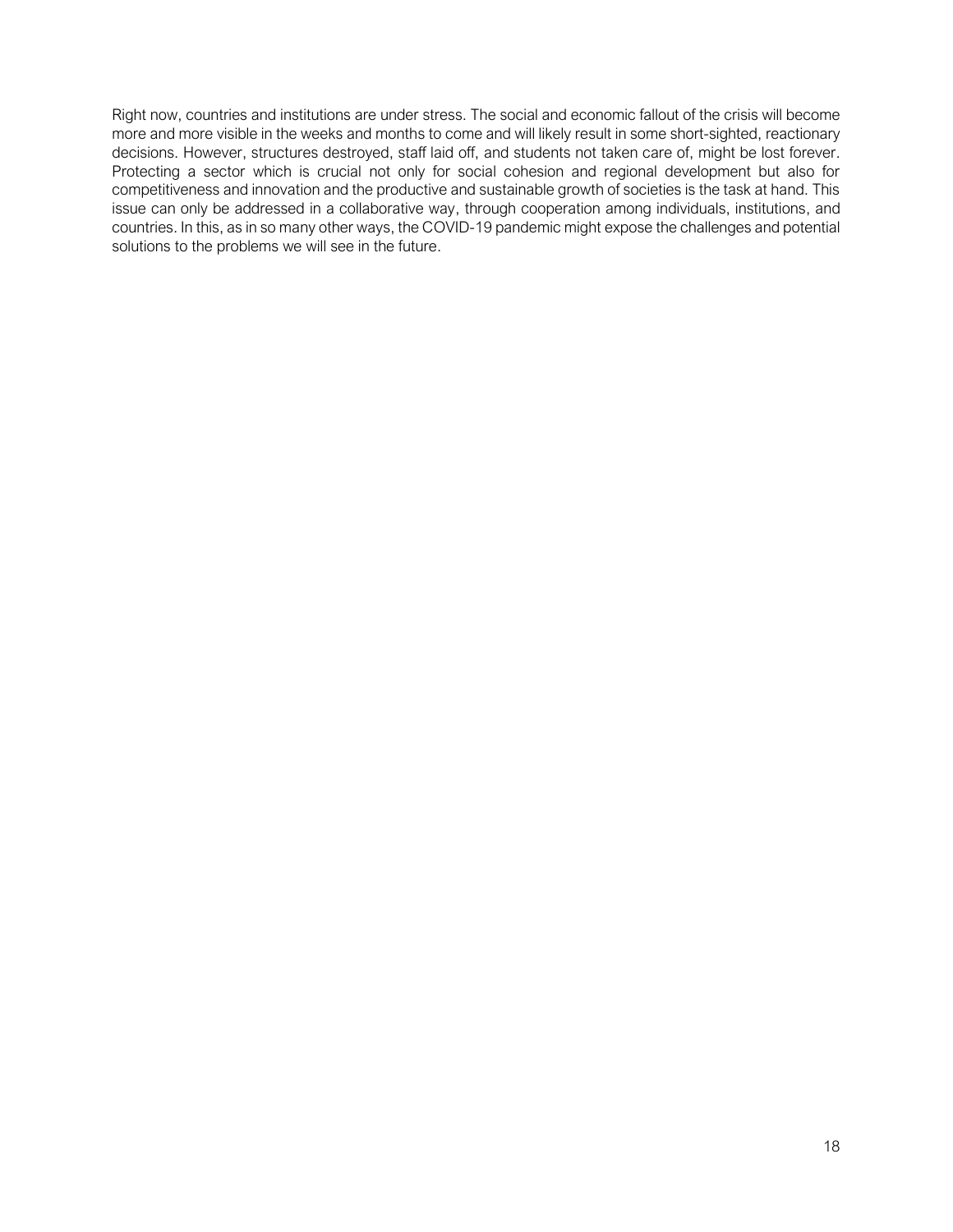# Annex 1. Case study – Estonia's response to COVID-19

<span id="page-18-0"></span>On 13 March 2020, the Government of Estonia declared a state of emergency<sup>37</sup> in the country and introduced a set of measures (effective until 1 May) to fight coronavirus spread. The following actions and principles were established for education:

- All educational institutions were closed.
- Research and development activities would continue at universities and research institutions.
- Education institutions serving students with special needs would be handled separately.
- Local governments or other kindergarten operators would make decisions about the operation and organization of kindergartens and daycare centers. The situation of students with special needs and of closed educational institutions is to be approached individually, and decisions on the organization of studies are to be made in cooperation among the school, the schoolmaster, and the parents.
- Extracurricular activities were canceled.

Teaching and learning have been entirely moved online in Estonia. It was quite a smooth process for the country, given that since 2015 Estonia has been investing in developing a digital learning environment and estudy materials, accessible to a broader audience.<sup>38</sup> Those investments in the infrastructure and ecosystem helped enable a very quick switch to remote learning during the first days of the crisis. So, studies were not canceled in March but were organized from a distance. For most people in Estonia, it was an extension of a way of learning they had already been practicing for years.

The following solutions have facilitated the transition to digital e-learning:

- Investment in internet connections and devices for teachers, supporting the creation of digital learning materials and advancement of teachers' digital skills.
- Advancement of teachers' networks for sharing good practices. In the first week of remote learning, the Information Technology Foundation for Education (HITSA)<sup>39</sup> collaborated with education technologists and counsellors to hold webinars for parents, teachers, and school leaders. 40
- Developing the freeware environment Moodle for creating e-learning courses.
- Providing ongoing support to teachers, parents, and principals through the information line opened by HITSA and the Facebook groups created especially for supporting technology-based remote learning.

When the COVID-19 pandemic broke out, Estonia, number 1 in Europe for digital learning,<sup>41</sup> shared all its online education tools to support other countries' education systems during the crisis. The list<sup>42</sup> includes tools for preschools, general education, and higher education.

The higher education institutions were also fast to adapt. For example, the University of Tartu switched to distance learning in just one day, mainly thanks to already existing experience and infrastructure.<sup>43</sup>

The final examinations for upper-secondary schools have been postponed. The exams will not start earlier than two weeks after the start of the regular schoolwork. If, by May 15, the students are allowed to return to school, state examinations will take place at the end of May and at the beginning of June, following the rules in place at that time. In that case, the results of the state examinations will be published on June 30.<sup>44</sup> The exams could be arranged as distance examinations or done in such a way that no more than 10 people gather in one room at a time, and students are dispersed in different rooms of the school building.

<sup>37</sup> [https://news.err.ee/1063224/estonian-government-declares-emergency-situation-against-coronavirus.](https://news.err.ee/1063224/estonian-government-declares-emergency-situation-against-coronavirus)

<sup>38</sup> [https://www.hm.ee/en/news/minister-ligi-all-school-studies-digital-2020.](https://www.hm.ee/en/news/minister-ligi-all-school-studies-digital-2020)

<sup>39</sup> [https://www.hitsa.ee/en.](https://www.hitsa.ee/en)

<sup>40</sup> [https://www.hitsa.ee/about-us/news/hitsa-is-providing-schools-with-guidance.](https://www.hitsa.ee/about-us/news/hitsa-is-providing-schools-with-guidance)

<sup>41</sup> [https://www.hitsa.ee/about-us/news/estonia-no-1-for-digital-learning.](https://www.hitsa.ee/about-us/news/estonia-no-1-for-digital-learning)

<sup>42</sup> [https://education-nation.99math.com/.](https://education-nation.99math.com/)

<sup>43</sup> [https://e-estonia.com/covid-19-is-likely-to-change-the-future-of-learning-in-estonia-this-is-old-news/.](https://e-estonia.com/covid-19-is-likely-to-change-the-future-of-learning-in-estonia-this-is-old-news/)

<sup>44</sup> [https://www.kriis.ee/en/education-and-distance-learning.](https://www.kriis.ee/en/education-and-distance-learning)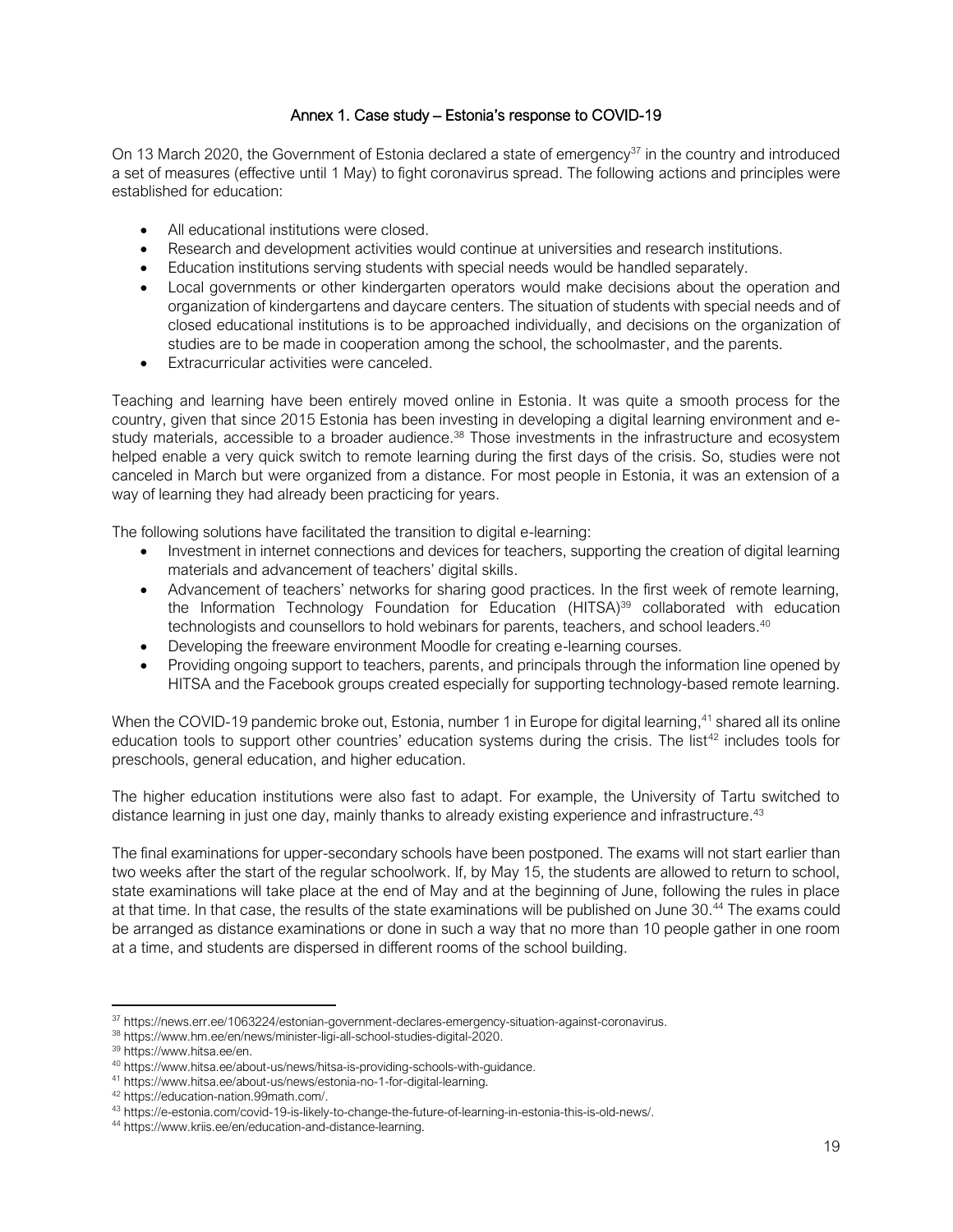<span id="page-19-0"></span>The conditions of admission to an upper-secondary school, vocational educational institution, or tertiary educational institution are determined by each educational institution and will depend on the evolution of the pandemic. Many universities are prepared to be flexible.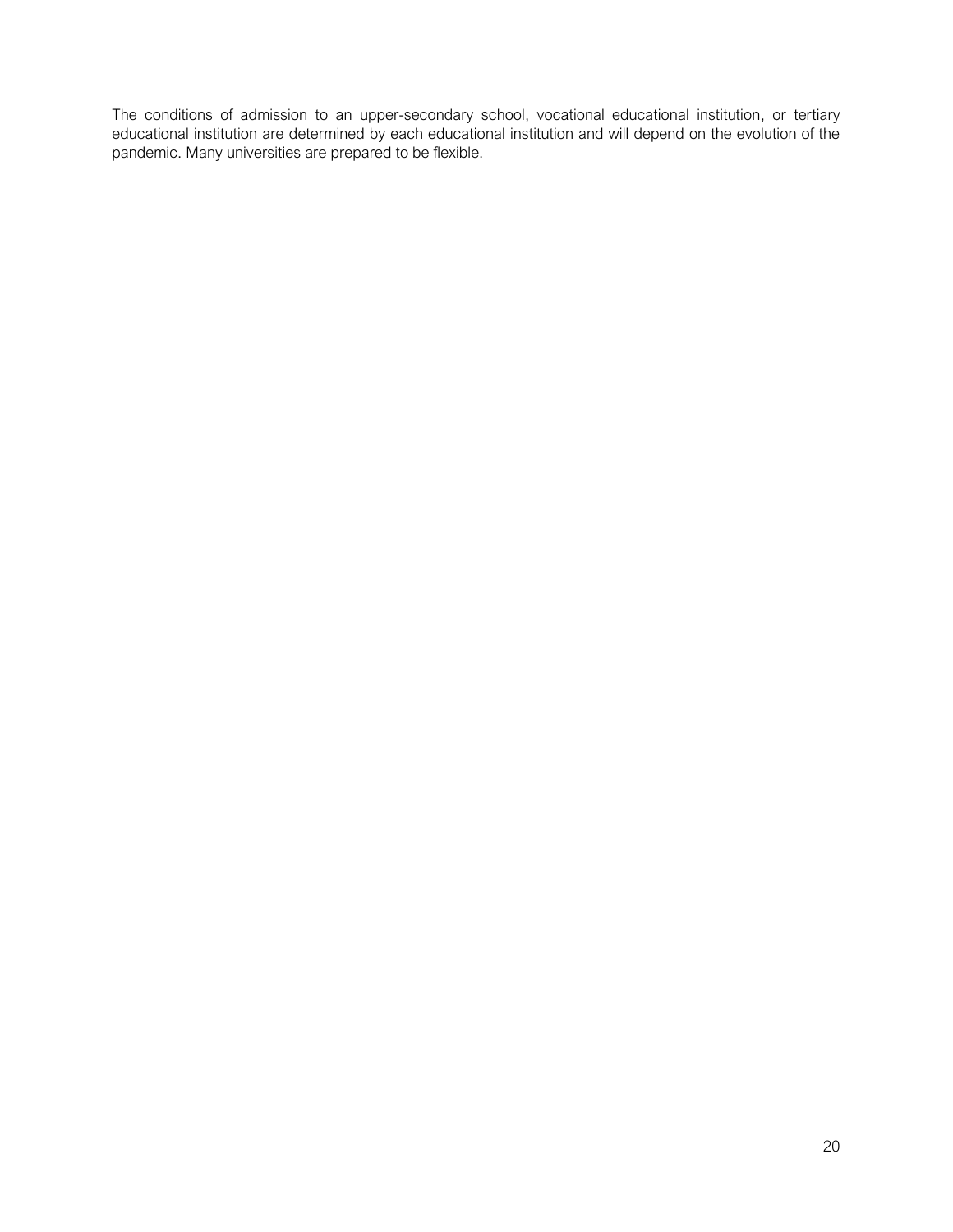# Annex 2. Case study – Norway's response to COVID-19

On 12 March 2020, when 811<sup>45</sup> cases of COVID-19 were confirmed, the Government of Norway introduced several drastic measures to prevent the spread of the virus, which included<sup>46</sup>:

- Closing kindergartens, primary schools, secondary schools, high school, universities and colleges, and other educational institutions. However, some school and daycare facilities for certain groups (for example, children of parents who work in the health and care service, financial services, security of supply, defense, and others) stayed opened to maintain critical social functions.
- Closing and banning various events and organized sports activities, both indoors and outdoors, and hospitality industry businesses; however, retail trade and public transport remained open.
- Prohibition of travel abroad for health professionals working in patient care.
- A 14-day quarantine when entering Norway, and, since 15 March, for those who travel from the south to the north of the country.<sup>47</sup>
- Restricted access to health institutions.

By 25 March, when 3,180<sup>48</sup> cases were registered in the country, the Norwegian government had introduced a set of measures regarding exams and diplomas.<sup>49</sup> The authorities decided to cancel all written and oral exams in the 10th grade, and all written exams in upper secondary school in spring 2020. Moreover, it was announced that these categories of students would receive a full diploma without an exam. The diploma will say that the exam was canceled.

Although written exams are not being conducted for graduating students this spring, this does not entail any changes to the admission regulations to higher education institutions, <sup>50</sup> according to the Norwegian Universities and Colleges Admission Service (*Samordna opptak*<sup>51</sup>). The usual rules apply to both the score calculation (grades from high school<sup>52</sup>), the quota system, and the qualification requirements for studies that have special admission requirements. The deadlines for admission to vocational schools, universities, and colleges were not changed.

According to instructions from the Norwegian Directorate for Education and Training,<sup>53</sup> teachers should conduct the assessment before the summer, so that all pupils receive grade points. Recommendations on how to conduct assessment have also been collected to guide teachers.<sup>54</sup>

When Norwegian campuses closed, it soon became clear to the authorities that examinations must also be changed to new digital solutions. In this regard, the universities have moved their campuses online and will conduct exams digitally. For example:

• Norwegian University of Science and Technology (NTNU): The form of assessment for many courses has been changed from a written on-campus exam to a take-home exam in the spring of 2020. Guidance for the university staff provides detailed instructions.<sup>55</sup>

<sup>45</sup> [https://www.vg.no/spesial/2020/corona/.](https://www.vg.no/spesial/2020/corona/)

<sup>46</sup> [https://www.helsedirektoratet.no/nyheter/helsedirektoratet-har-vedtatt-omfattende-tiltak-for-a-hindre-spredning-av-covid-19.](https://www.helsedirektoratet.no/nyheter/helsedirektoratet-har-vedtatt-omfattende-tiltak-for-a-hindre-spredning-av-covid-19)

<sup>47</sup> [https://www.euractiv.com/section/coronavirus/short\\_news/norway-update-covid-19/.](https://www.euractiv.com/section/coronavirus/short_news/norway-update-covid-19/)

<sup>48</sup> [https://www.vg.no/spesial/2020/corona/.](https://www.vg.no/spesial/2020/corona/)

<sup>49</sup> [https://www.udir.no/kvalitet-og-kompetanse/sikkerhet-og-beredskap/informasjon-om-koronaviruset/eksamen-2020/.](https://www.udir.no/kvalitet-og-kompetanse/sikkerhet-og-beredskap/informasjon-om-koronaviruset/eksamen-2020/)

<sup>50</sup> [https://www.samordnaopptak.no/info/om/informasjon-2/index.html.](https://www.samordnaopptak.no/info/om/informasjon-2/index.html)

<sup>&</sup>lt;sup>51</sup> Samordna opptak is a Norwegian government agency responsible for application and admission to all public universities and university colleges in Norway for entry-level degrees, Bachelor's degrees for liberal studies and some professional studies, and certain Master's-level programs in professional studies.

 $52$  Classwork participation throughout the year accounts for fully 80 percent of a student's report card marks.

<sup>53</sup> The Norwegian Directorate for Education and Training (UDIR) is a Norwegian government agency under the Ministry of Education and Research. The Directorate is responsible for the development of kindergarten, primary, and secondary education, including vocational training. The Norwegian Support System for Special Education (*Statped*) is managed by the Directorate.

<sup>54</sup> [https://www.udir.no/laring-og-trivsel/vurdering/sluttvurdering/standpunktvurdering/.](https://www.udir.no/laring-og-trivsel/vurdering/sluttvurdering/standpunktvurdering/)

<sup>55</sup> [https://innsida.ntnu.no/wiki/-/wiki/English/Home+exam+in+Inspera+Assessment+spring+2020+-+guidance+for+employees.](https://innsida.ntnu.no/wiki/-/wiki/English/Home+exam+in+Inspera+Assessment+spring+2020+-+guidance+for+employees)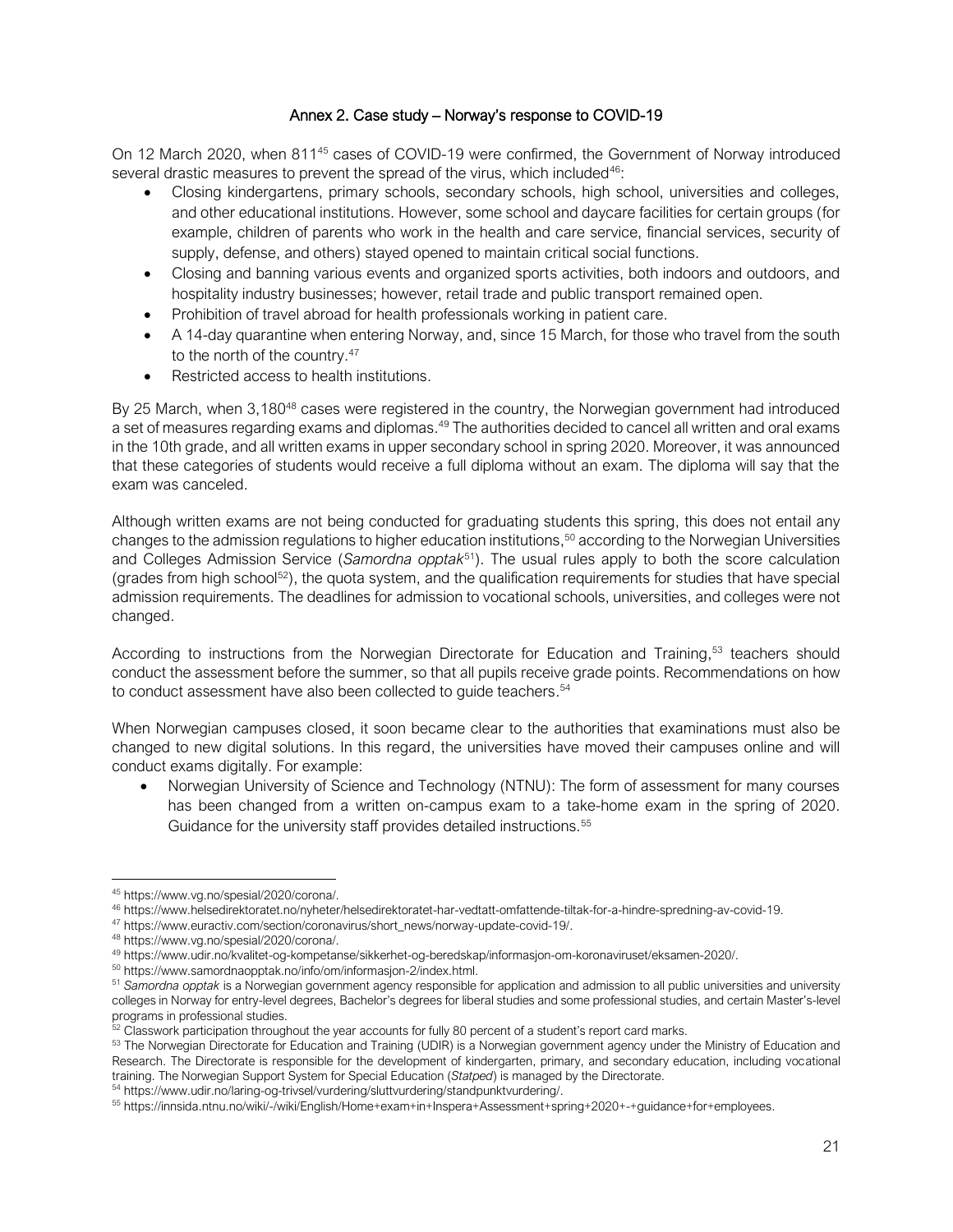- Norwegian Business School: All exams will be digital take-home examinations and will be conducted from 15 to 30 June. 56
- University of Agder: All exams scheduled for the spring semester that can be taken digitally from home will be done in that format.<sup>57</sup> The faculty boards may decide to change the grading system from tiered grading to pass/fail evaluation for some subjects in spring 2020 and in subsequent new or postponed exams.
- University of Oslo: All examinations are being conducted digitally in the 2020 spring semester.<sup>58</sup>

Digital examination is not new to the Norwegian higher education system. For instance, the NTNU has been performing online assessment since 2016,<sup>59</sup> using a cloud-based assessment platform called Inspera.<sup>60</sup> The University of Stavanger is working with the same platform.

Norwegian universities have introduced special assistance for students and staff due to the pandemic. For example, the University of Oslo has used its Digital Teaching Initiative $61$  to provide:

- Tools for lectures (on how to make recordings at home and upload to the semester page), meetings and communication (the Zoom platform for video meetings or interactive lectures), and Canvas (for communication between lecturers and students and for submitting papers).
- Solutions for home office, including Remote Desktop, UiO Program Kiosk (for programs use without installing them on a home computer, and access to the home directory and shared spaces), and Webmail.
- <span id="page-21-0"></span>• Pedagogical advice for professors on how to make teaching digital, and for students on how to maintain a study life when going digital, and creation of a Help Desk for digital services assistance for students and staff.

<sup>56</sup> [https://www.bi.edu/about-bi/coronavirus-outbreak/exams/.](https://www.bi.edu/about-bi/coronavirus-outbreak/exams/)

<sup>57</sup> [https://www.uia.no/en/about-uia/information-and-guidelines-about-the-coronavirus/provisional-regulation-as-an-addition-to-the](https://www.uia.no/en/about-uia/information-and-guidelines-about-the-coronavirus/provisional-regulation-as-an-addition-to-the-regulation-on-study-programmes-and-examinations-at-the-university-of-agder)[regulation-on-study-programmes-and-examinations-at-the-university-of-agder.](https://www.uia.no/en/about-uia/information-and-guidelines-about-the-coronavirus/provisional-regulation-as-an-addition-to-the-regulation-on-study-programmes-and-examinations-at-the-university-of-agder)

<sup>58</sup> [https://www.uio.no/english/about/hse/coronavirus/questions-and-answers-about-the-coronavirus.html.](https://www.uio.no/english/about/hse/coronavirus/questions-and-answers-about-the-coronavirus.html)

<sup>59</sup> [https://www.inspera.com/blog/ntnus-approach-to-digital-exams.](https://www.inspera.com/blog/ntnus-approach-to-digital-exams)

<sup>60</sup> [https://www.inspera.com/.](https://www.inspera.com/)

<sup>61</sup> [https://www.uio.no/english/services/it/digital-teaching/.](https://www.uio.no/english/services/it/digital-teaching/)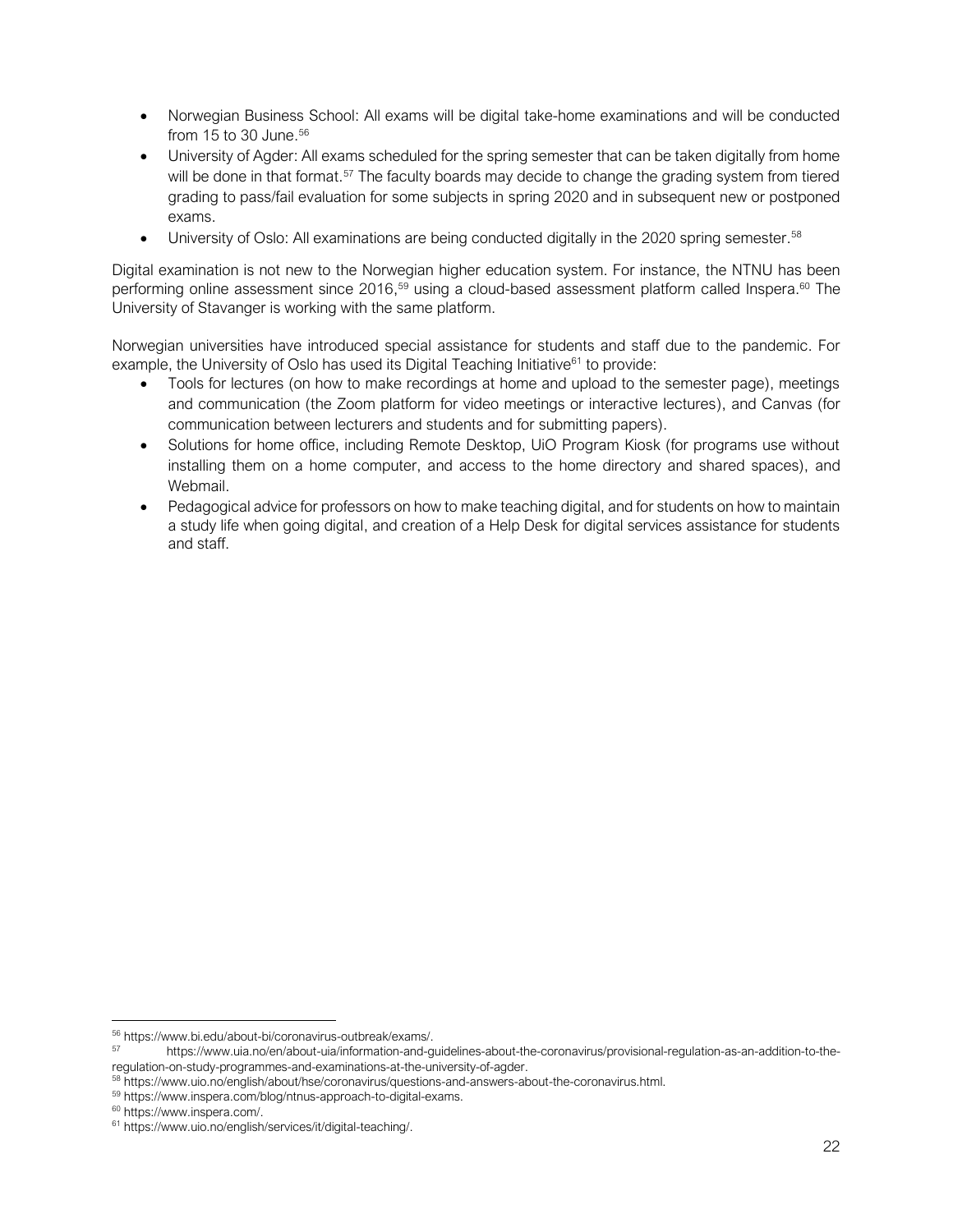# Annex 3. Collected feedback on learning modalities from students – some lessons learned

At a time when classes have to be replaced by an online format, it is important to analyze students' perceptions of a new reality during the COVID-19 crisis, as the learners are at the center of education, according to the *EDUCASE Review*<sup>62</sup> (an open-access digital publication for the higher education IT community). *EDUCASE* has collected and analyzed tweets from U.S. and Canadian students regarding this transition. Their analysis reveals the following.

- 1. *Students appreciate faculty who remain positive and calm.* Plenty of posts reveal that students appreciate encouragement, support, and positivity—not "disaster plans." This pandemic may be the most uncertain and difficult life situation most students have ever faced, and they may be looking to faculty for some calm in the storm. If faculty feel comfortable, they should share their thoughts and emotions with their students and talk about their personal lives as appropriate, being careful not to overshare or overemphasize their fears and anxieties. Students appreciate – and need – communication.
- 2. *Students would like faculty to maintain a proper perspective.* Education and learning continuity are important, but students who are fearing for their livelihood, well-being, or health might legitimately have more important things to deal with than a professor's class. Some students have posted about the need to choose between doing what faculty want for class and what they need to do to survive or what they are expected to do by society. For example, if a student is being forcibly evicted, it should be okay for that student to pack while listening to a faculty lecture – or not join the live lecture at all.
- 3. *Students appreciate faculty who are empathetic, flexible, and have reasonable expectations.* Because everyone's lives have been upended, we cannot know or account for every possible difficulty that students are facing. Faculty should be flexible and accommodating. For example, some students' tweets mentioned that faculty need to recognize that students who went home may now be in different time zones. Holding class at the same time that it was originally held may now be too early or too late for some. Because some students are dealing with health, financial, and life difficulties, it is reasonable to expect that these issues will impact some students' ability to focus on class. Canceling some assignments and/or restructuring them to accommodate students' emerging needs are reasonable ways to apply empathy and flexibility to pedagogy.
- 4. *Professional behavior norms benefit students as well as faculty.* A number of students' posts mentioned seeing other students lie down and take a nap on-camera or show up shirtless to a webinar. Some students also noted that they could hear faculty yell at their children or pets. Because remote teaching and learning may be a new experience for both faculty and students, faculty should be explicit, but reasonable, about how they expect students to dress, communicate, and behave. Likewise, they themselves should follow those expectations. Just as classrooms need structure, faculty and students need to structure their learning environments while participating in remote educational efforts so that the experience is professional, safe, and not distracting.
- 5. *Students want faculty to be comfortable with technology.* There are many ways to teach remotely. Faculty should not assume that all teaching must be done via a live lecture. The most common tweets from students involve complaints that professors try to use technology that they clearly have not practiced, lecture for some time before realizing they were muted, show whiteboards upside-down, and do not notice when students tell them that something is wrong. If faculty are going to lecture, one way to avoid these problems is to simply record the lecture and ask students to watch it on their own time. Recording lectures in short five- or ten-minute chunks may provide added flexibility. Or if faculty want students to take notes, why not provide them with the PowerPoint file as a starting point? But most importantly, faculty should practice using technology before incorporating it into their classes.

<sup>62</sup> "What (Some) Students Are Saying about the Switch to Remote Teaching and Learning," *EDUCASE Review*, 6 April 2020; <https://er.educause.edu/blogs/2020/4/what-some-students-are-saying-about-the-switch-to-remote-teaching-and-learning>.